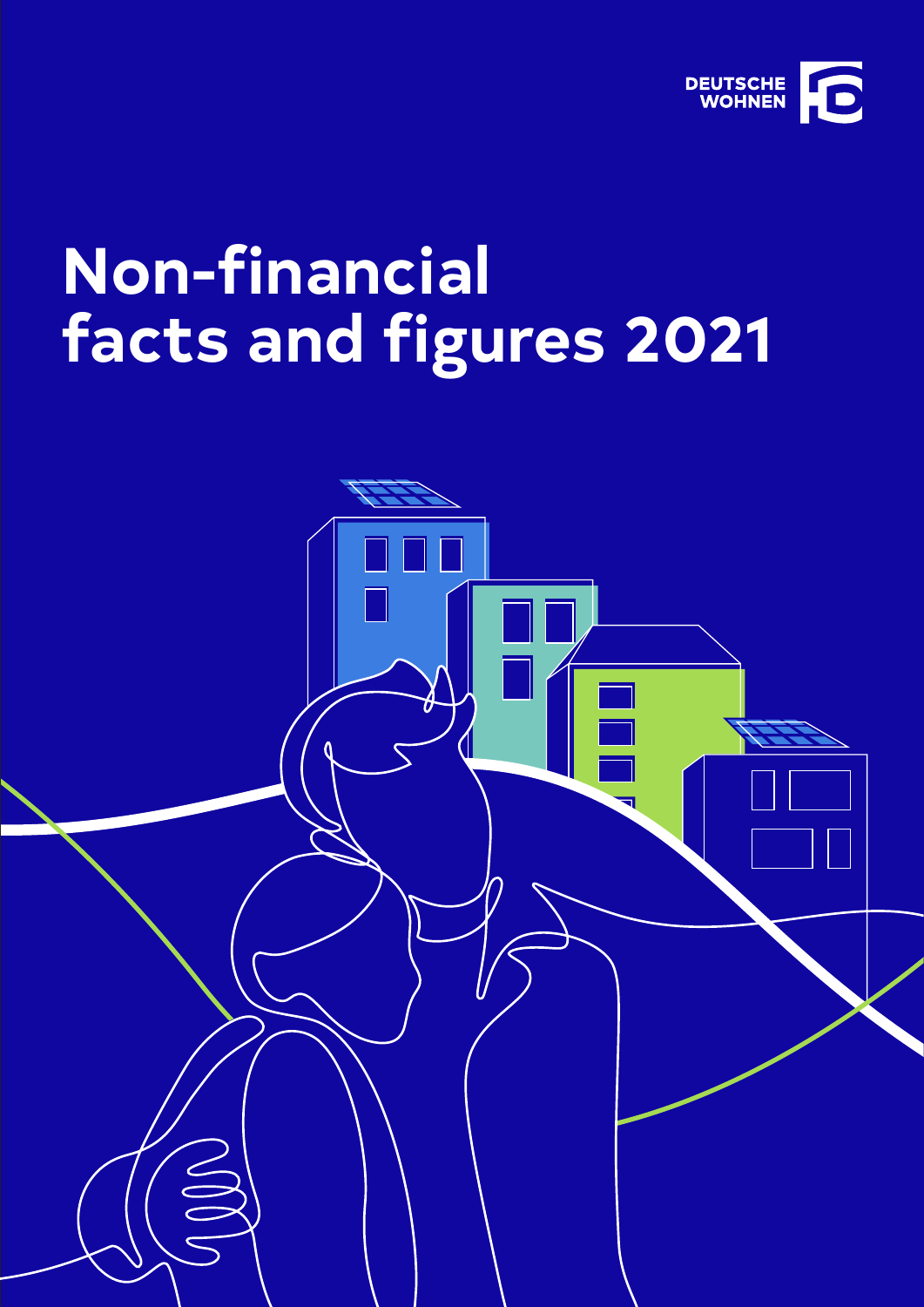## KEY FIGURES

#### **Reporting period and boundaries**

This report provides non-financial information about the Deutsche Wohnen Group, including the Nursing/Assisted Living segment (KATHARINENHOF® Seniorenwohn- und Pflegeanlage Betriebs-GmbH and PFLEGEN & WOHNEN HAMBURG GmbH). The data included relates to the 2021 financial year (1 January 2021 to 31 December 2021).

#### **Non-financial statement**

As part of our Annual Report 2021, on 31 March 2022 we published our non-financial statement containing supplementary information about environmental, employee and social issues along with the prevention of corruption and human rights violations. By doing so, we fulfil the stipulations of the German Act Implementing the CSR Directive (CSR-Richtlinie-Umsetzungsgesetz – CSR-RUG), which came into force in Germany in 2017. The non-financial statement has undergone a review by the auditing firm KPMG AG in accordance with sections 315b and 315c in conjunction with sections 289c to 289e of the German Commercial Code (Handelsgesetzbuch – HGB). You can find our non-financial statement on page 94 et seq. of the Annual Report 2021.

## Corporate management

#### **Governance**

| $ln\%$                                             |              | 2021            |              | 2020            |              | 2019            |
|----------------------------------------------------|--------------|-----------------|--------------|-----------------|--------------|-----------------|
| Diversity of Management Board, Supervisory Board   |              |                 |              |                 |              |                 |
| People on the Management Board by gender           | $100 \delta$ | O <sup>Q</sup>  | $100 \delta$ | O <sub>2</sub>  | $100 \delta$ | $\circ$ 2       |
| People on the Supervisory Board by gender          | 67 ổ         | 33 <sup>9</sup> | 67 P         | 33 <sup>9</sup> | $83\delta$   | 17 <sup>2</sup> |
| Average tenure on the Supervisory Board (in years) |              | 8               |              | 7               |              | 9               |
| Management Board by age group                      |              |                 |              |                 |              |                 |
| Up to 45 years of age                              |              | Ω               |              | 25              |              | 25              |
| 46-55 years of age                                 |              | 50              |              | 25              |              | 50              |
| Over 55 years of age                               |              | 50              |              | 50              |              | 25              |
| Supervisory Board by age group                     |              |                 |              |                 |              |                 |
| Up to 45 years of age                              |              | Ω               |              | Ω               |              | 16.7            |
| 46-55 years of age                                 |              | 50              |              | 50              |              | 33.3            |
| Over 55 years of age                               |              | 50              |              | 50              |              | 50              |

#### **Economy**

| In EUR m                                                       | 2021     | 2020               | 2019     |
|----------------------------------------------------------------|----------|--------------------|----------|
| Rental income                                                  | 843.6    | 837.6              | 837.3    |
| Earnings from Residential Property Management                  | 733.0    | 720.4              | 729.8    |
| Earnings from disposals before<br>sale-induced valuation gains | 174.5    | 308.7              | 186.1    |
| Earnings from Nursing and Assisted Living                      | 85.7     | 82.0               | 88.3     |
| FFO <sub>1</sub>                                               | 553.6    | 540.5 <sup>1</sup> | 553.1    |
| <b>NAV</b>                                                     | 21,588.7 | 17,852.92          | 16,791.3 |
| Market capitalisation (excluding own shares, in EUR bn)        | 14.7     | 15.0               | 13.0     |

1 Change in calculation method: interest income from loans to the QUARTERBACK Group is no longer included in FFO and

deducted from adjusted EBT. The previous year's figures have been restated accordingly.

2 The previous year's figure was restated following finalisation of the purchase price allocation for the QUARTERBACK transaction.

#### **Note on all tables:**

The unit used and the number of decimal places shown were chosen to make the texts as easy to read as possible, while maintaining their accuracy. There may be some minimal differences in totals due to rounding.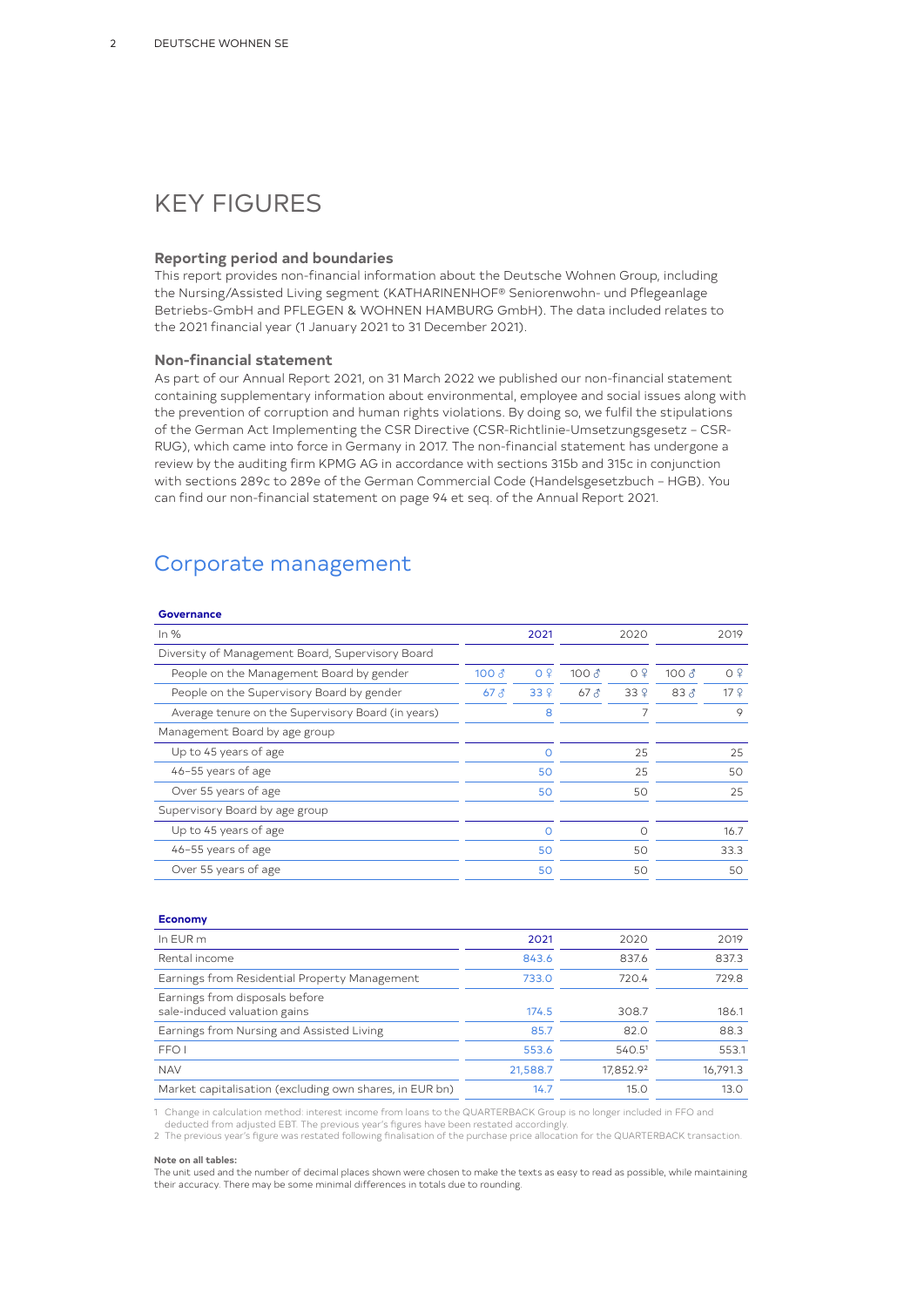## Customers and property portfolio

#### **Holdings and estates**

|                                                                      | Unit              | 2021      | 2020      | 2019    |
|----------------------------------------------------------------------|-------------------|-----------|-----------|---------|
| Residential and commercial units (total)                             | number            | 153,958   | 158,284   | 164,044 |
| of which residential                                                 | number            | 151,163   | 155,408   | 161,261 |
| of which commercial                                                  | number            | 2,795     | 2,876     | 2,783   |
| Buildings in portfolio                                               | number            | $-15,380$ | ~16,400   | ~17,000 |
| Buildings with the KIWI<br>electronic access system                  | number            | 9,500     | 6,936     | 4,565   |
| Listed units                                                         | number            | $-30,000$ | $-30,000$ | ~10,000 |
| Proportion of portfolio in Core <sup>+</sup> markets                 | $\%$              | 94.6      | 93.2      | 91.9    |
| Proportion of portfolio in Core markets                              | $\%$              | 5.3       | 6.7       | 8.0     |
| Proportion of portfolio in Berlin                                    | $\%$              | 74.8      | 73.3      | 71.7    |
| Market share in Berlin (residential units)                           | %                 | 5.7       | 5.8       | 6.0     |
| Fair value of properties <sup>3</sup>                                | EUR bn            | 27.6      | 26.2      | 24.2    |
| Fair value per residential and<br>commercial area                    | EUR/sqm           | 2,894     | 2,683     | 2,394   |
| Fair value of Nursing properties                                     | EUR bn            | 1.2       | 1.2       | 1.2     |
| Fair value of development project                                    | EUR bn            | 1.2       | 0.9       | O.3     |
| Average in-place rent                                                | EUR/sgm/<br>month | 7.20      | 6.71      | 6.94    |
| Average vacancy rate                                                 | $\%$              | 1.4       | 1.7       | 1.8     |
| Average apartment size                                               | sqm               | 60.0      | 60.1      | 60.4    |
| Nursing properties                                                   | number            | 72        | 77        | 89      |
| <b>Beds</b>                                                          | number            | 9,580     | 10,580    | 12,200  |
| Investments in refurbishment and<br>maintenance (total) <sup>4</sup> | EUR/sqm           | 35.52     | 36.15     | 45.45   |
| of which investments in refurbishment                                | EUR/sgm           | 25.26     | 25.76     | 35.53   |
| of which investments in maintenance                                  | EUR/sqm           | 10.26     | 10.39     | 9.92    |
| Average investment per unit<br>in the case of tenant turnover        | <b>EUR</b>        | 9,811     | 9,441     | 10,853  |
| Investments in contamination removal                                 | EUR <sub>m</sub>  | 5.9       | 6.7       | 11.6    |
| Investments in the supply chain                                      | EUR <sub>m</sub>  | 437.0     | 537.9     | 545.6   |

3 Only takes into account residential and commercial buildings, excluding Nursing and Assisted Living and excluding usage rights<br>resulting from leasing agreements measured as per IFSR 16.<br>4 Taking account of the average

removal.

| <b>Customer satisfaction and service</b>           |       |      |      |      |  |  |  |  |
|----------------------------------------------------|-------|------|------|------|--|--|--|--|
|                                                    | Unit  | 2021 | 2020 | 2019 |  |  |  |  |
| Tenant survey                                      |       |      |      |      |  |  |  |  |
| Participation rate                                 | $\%$  | 34   | 33   | 36   |  |  |  |  |
| Satisfaction with the living situation             | $\%$  | 86   | 88   | 87   |  |  |  |  |
| Satisfaction with Deutsche Wohnen<br>as a landlord | $\%$  | 81   | 82   | 78   |  |  |  |  |
| Average length of tenancy                          | years | 13   | 12   | 12   |  |  |  |  |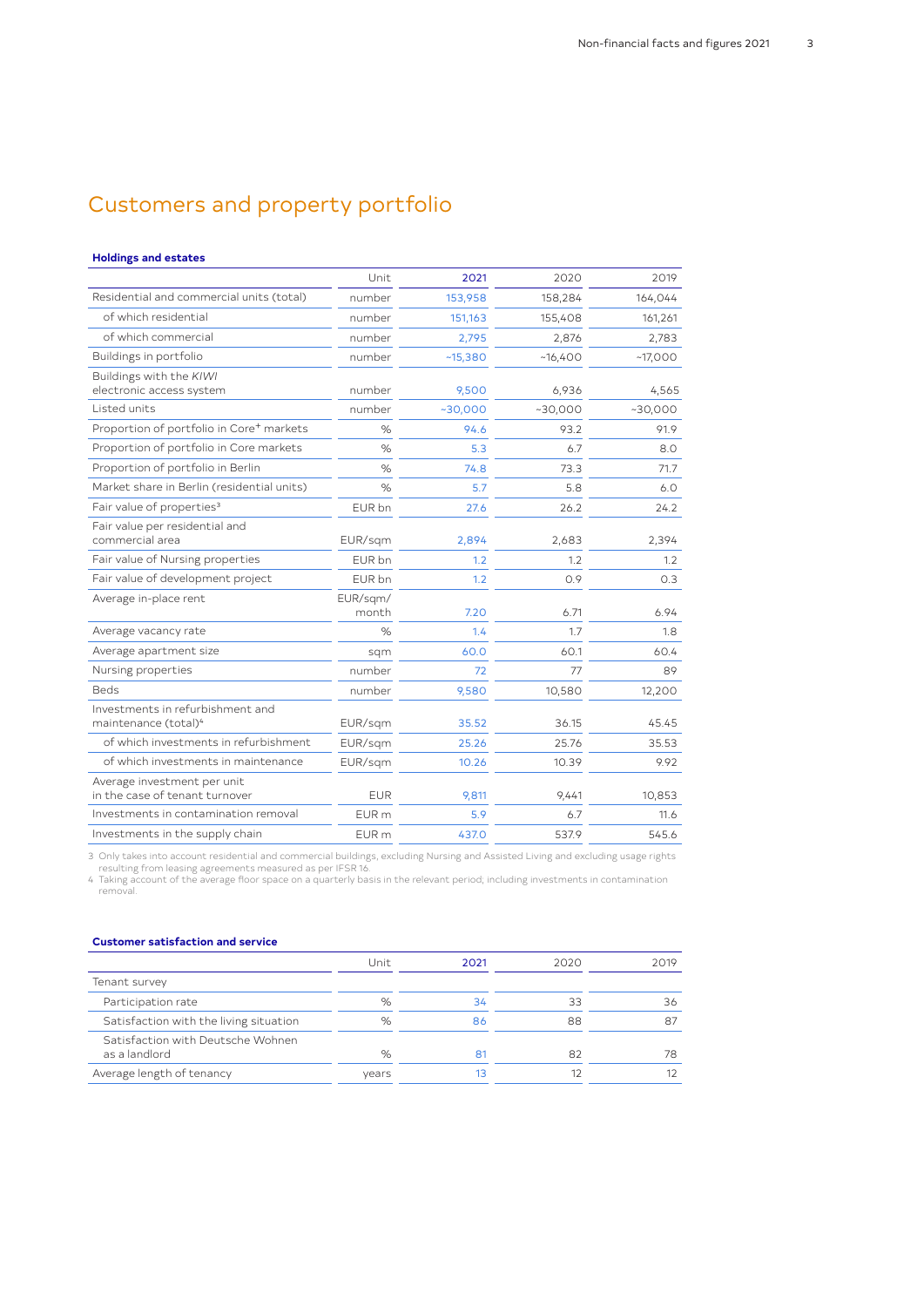#### **Outdoor areas**

|                                                 | Unit    | 2021  | 2020  | 2019    |
|-------------------------------------------------|---------|-------|-------|---------|
| Investment in outdoor areas within the          |         |       |       |         |
| portfolio                                       | EUR m   | 10.6  | 16.3  | 7.1     |
|                                                 | million |       |       |         |
| Green space                                     | sqm     | 6.9   | 7.3   | 7.9     |
|                                                 | million |       |       |         |
| of which tenants' gardens                       | sqm     | 0.9   | 0.85  | 0.89    |
|                                                 | million |       |       |         |
| of which high-biodiversity areas                | sqm     | 0.6   | 0.70  | 0.74    |
| Trees within portfolio area                     | number  | ~100  | ~100  | ~64,000 |
| Playgrounds                                     | number  | 1,593 | 1,456 | 1,455   |
| Proportion of sealed land on plots <sup>5</sup> | %       | 40.4  | 40.7  | 39.7    |

5 The proportion of sealed land is calculated as the area of land covered with impervious materials in relation to the size of the plot.

## Employees

#### **Preliminary note on key figures for employees**

As at 31 December 2021, the total headcount at our company was 5,633 (31 December 2020: 5,788). The reduction in the size of the workforce was primarily attributable to ISARIA München Projektentwicklungs GmbH (73 employees as at 31/12/2020), which left the Deutsche Wohnen Group in February 2021.

Unless stated otherwise, the figures include permanent and temporary employees (headcount includes trainees, assistants, students, interns) at the Deutsche Wohnen Group, including FACILITA and SYNVIA Group (from 2020), all as at the reporting date of 31 December. Middle management comprises the leaders of teams, service points and local offices. Senior management comprises managers, managing directors and directors.

Figures for the Nursing segment were reported and shown separately for the first time in 2020. They consist of the PFLEGEN & WOHNEN HAMBURG Group and the KATHARINENHOF® Group.

There is no regional breakdown of the key figures for Deutsche Wohnen as all the company sites are in Germany. There are other workers who are not employees who perform various nonmaterial tasks within the company. The key figures for these are not reported separately as the work involved in collecting the data is not commensurate with the insights this would provide.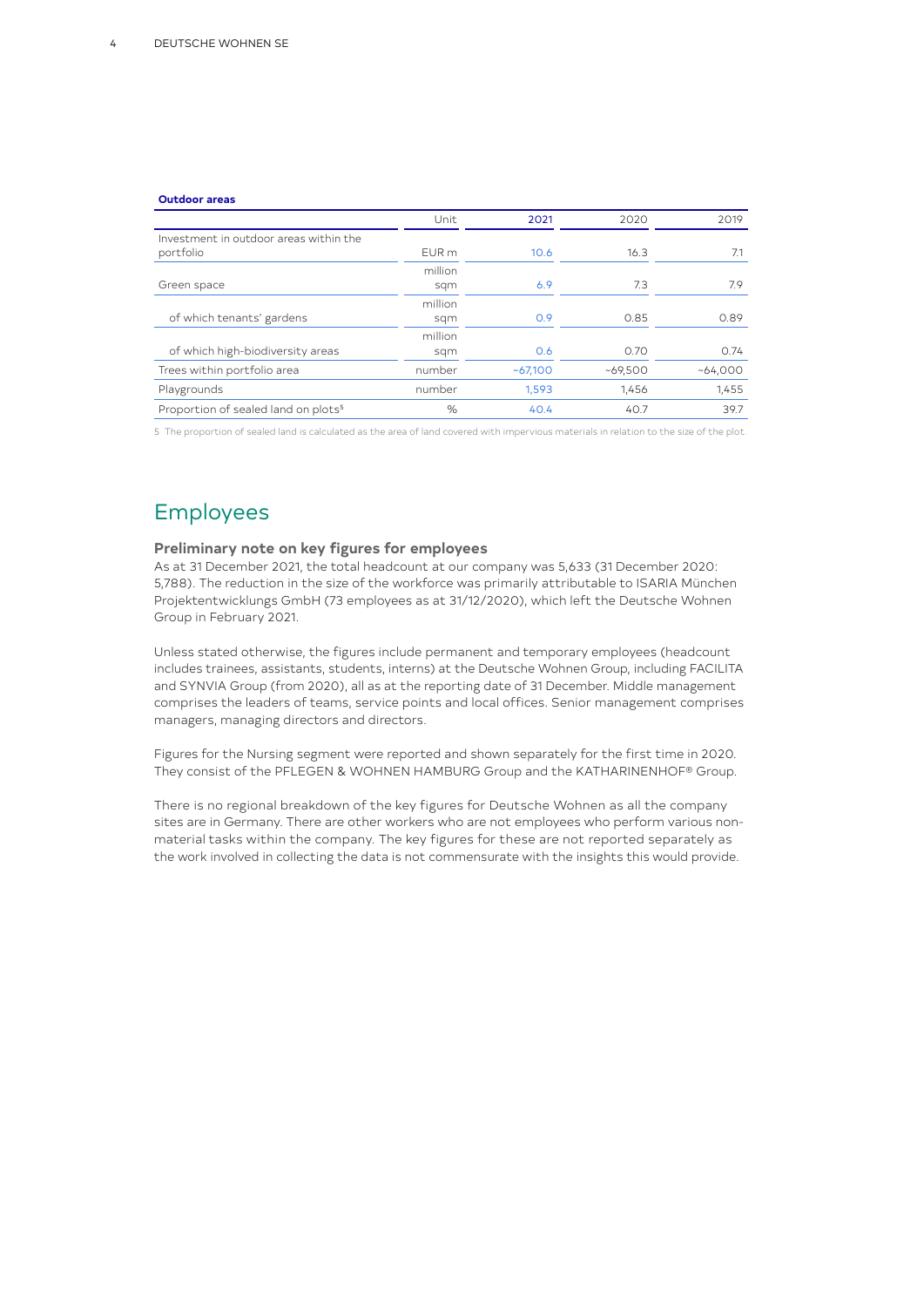#### **Deutsche Wohnen Group6**

#### **Key figures for employees**

|                                                                                                           | Unit    | 2021       |       |                 |       | 2020             |       |  | 2019 |  |  |  |       |  |       |
|-----------------------------------------------------------------------------------------------------------|---------|------------|-------|-----------------|-------|------------------|-------|--|------|--|--|--|-------|--|-------|
| Total number of employees                                                                                 | number  |            | 1,435 |                 | 1,492 |                  | 1,409 |  |      |  |  |  |       |  |       |
|                                                                                                           | average |            | 1,474 |                 | 1,454 |                  | 1,370 |  |      |  |  |  |       |  |       |
| of which in region around the                                                                             | number  | 1,213      |       |                 |       |                  |       |  |      |  |  |  | 1,259 |  | 1,196 |
| capital city Berlin                                                                                       | %       |            | 84.5  |                 | 84.4  |                  | 84.9  |  |      |  |  |  |       |  |       |
| of which permanent                                                                                        | number  | 664J       | 678 º | 686J            | 702 ¥ | 637 <sub>o</sub> | 660 º |  |      |  |  |  |       |  |       |
|                                                                                                           | %       |            | 93.5  |                 | 93.0  |                  | 92.1  |  |      |  |  |  |       |  |       |
| of which temporary                                                                                        | number  | $46\delta$ | 47 º  | 58 <sub>0</sub> | 46 º  | 55J              | 57 º  |  |      |  |  |  |       |  |       |
|                                                                                                           | $\%$    |            | 6.5   |                 | 7.0   |                  | 7.9   |  |      |  |  |  |       |  |       |
| of which full-time                                                                                        | number  | 6930       | 6019  | 725J            | 6089  | 675J             | 590 º |  |      |  |  |  |       |  |       |
|                                                                                                           | %       |            | 90.2  |                 | 89.3  |                  | 89.8  |  |      |  |  |  |       |  |       |
| of which part-time                                                                                        | number  | 173        | 124 º | $18\delta$      | 141 º | 173              | 127 º |  |      |  |  |  |       |  |       |
|                                                                                                           | %       |            | 9.8   |                 | 10.7  |                  | 10.2  |  |      |  |  |  |       |  |       |
| Employees by functional area                                                                              |         |            |       |                 |       |                  |       |  |      |  |  |  |       |  |       |
| in residential unit management and<br>administration, rental contract<br>management and tenant management | number  |            | 1,031 |                 | 1,057 |                  | 1,056 |  |      |  |  |  |       |  |       |
| in the holding company                                                                                    | number  |            | 404   |                 | 435   |                  | 353   |  |      |  |  |  |       |  |       |
| Employees in customer service (total)                                                                     | number  | 997        |       | 1,013           |       | 1,019            |       |  |      |  |  |  |       |  |       |
| of which FACILITA employees                                                                               | number  | 314        |       | 314             |       | 313              |       |  |      |  |  |  |       |  |       |
| Employees covered by collective bargaining<br>agreements                                                  | %       | 20.9       |       |                 |       | 26.0             |       |  | 28.1 |  |  |  |       |  |       |
| Total number of new employees <sup>7</sup>                                                                | number  |            | 181   |                 | 223   |                  | 315   |  |      |  |  |  |       |  |       |
|                                                                                                           | %       |            | 12.6  |                 | 14.9  |                  | 22.4  |  |      |  |  |  |       |  |       |
| Total employee turnover <sup>8</sup>                                                                      | number  |            | 231   |                 | 146   |                  | 178   |  |      |  |  |  |       |  |       |
|                                                                                                           | %       | 15.0       |       | 9.6             |       | 12.2             |       |  |      |  |  |  |       |  |       |
| of which employee-initiated                                                                               | number  |            | 124   |                 | 65    | 84               |       |  |      |  |  |  |       |  |       |
| terminations <sup>8</sup>                                                                                 | %       |            | 8.0   | 4.3             |       |                  | 5.8   |  |      |  |  |  |       |  |       |
| Length of service <sup>9</sup>                                                                            |         |            |       |                 |       |                  |       |  |      |  |  |  |       |  |       |
| Up to 1 year                                                                                              | %       |            | 11.8  |                 | 13.3  |                  | 19.9  |  |      |  |  |  |       |  |       |
| 1 to 5 years                                                                                              | %       |            | 50.2  |                 | 51.6  |                  | 45.0  |  |      |  |  |  |       |  |       |
| 6 to 15 years                                                                                             | %       |            | 26.2  |                 | 19.1  |                  | 18.2  |  |      |  |  |  |       |  |       |
| 16 to 25 years                                                                                            | $\%$    |            | 6.0   |                 | 9.0   |                  | 10.0  |  |      |  |  |  |       |  |       |
| Over 25 years                                                                                             | %       |            | 5.8   |                 | 7.0   |                  | 6.9   |  |      |  |  |  |       |  |       |
| Average length of service <sup>9</sup>                                                                    | years   |            | 6.9   |                 | 7.0   |                  | 6.8   |  |      |  |  |  |       |  |       |
| Employee satisfaction survey <sup>10</sup>                                                                |         |            |       |                 |       |                  |       |  |      |  |  |  |       |  |       |
| Participation rate                                                                                        | %       |            | 66    |                 |       |                  | 71    |  |      |  |  |  |       |  |       |
| Proportion who are "satisfied" or<br>"very satisfied" with Deutsche Wohnen<br>as their employer           | %       |            | 75    |                 |       |                  | 77    |  |      |  |  |  |       |  |       |
|                                                                                                           |         |            |       |                 |       |                  |       |  |      |  |  |  |       |  |       |

6 Excluding Nursing and Assisted Living segment.<br>7 All new hires between 1 January and 31 December of each financial year were taken into account.<br>8 The figures comprise permanent and temporary employees (headcount

a negative impact on the positive trend seen in previous years.<br>9 Not including SYNVIA Group.<br>10 The survey is carried out every two years, most recently in 2019. There were surveys in 2020 on the introduction of the digit cannot be compared with prior years.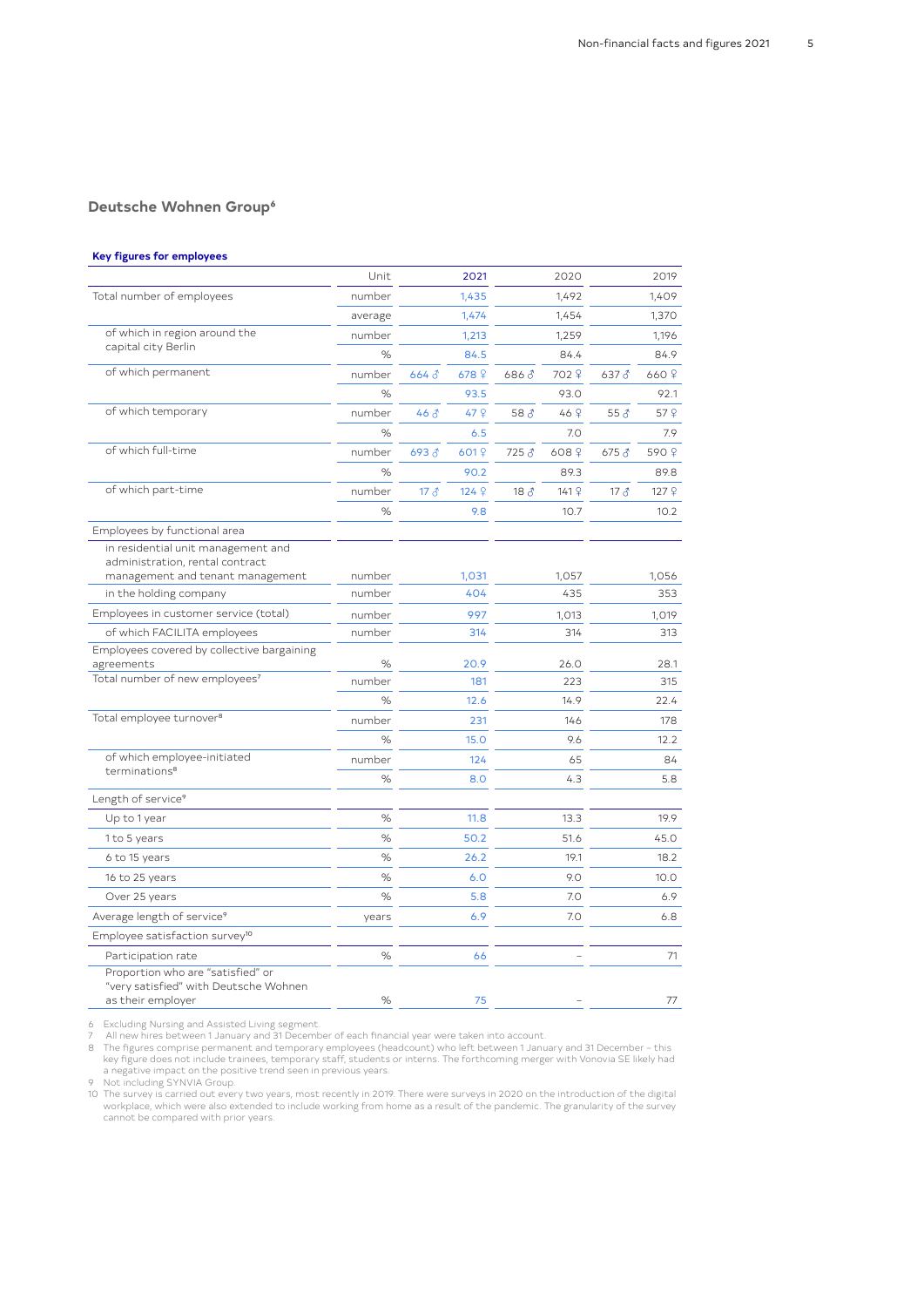#### **Diversity**

|                                                       | Unit   |              | 2021              |                   | 2020            |               | 2019              |
|-------------------------------------------------------|--------|--------------|-------------------|-------------------|-----------------|---------------|-------------------|
| Workforce by gender                                   | $\%$   | 49.9J        | 50.5 <sup>9</sup> | 49.9J             | 50.19           | 49.13         | 50.9 <sup>9</sup> |
| Management by gender                                  |        |              |                   |                   |                 |               |                   |
| Management Board                                      | number | 4 ổ          | O <sub>2</sub>    | 4d                | $\circ$ ?       | $4\delta$     | $\circ$ 2         |
|                                                       | %      | $100 \delta$ | 0 <sup>9</sup>    | 100J              | O <sub>Q</sub>  | 100J          | ΟŶ                |
| Senior management                                     | number | $30 \delta$  | 13 <sup>°</sup>   | 32 <sub>o</sub>   | 13 <sup>2</sup> | $30 \delta$   | 17 <sup>9</sup>   |
|                                                       | %      | 69.8J        | 30.2 <sup>9</sup> | 71.1 <sub>o</sub> | 28.99           | 63.8J         | 36.29             |
| Middle management                                     | number | $43\delta$   | 47 ¥              | $40\delta$        | 43P             | $28\delta$    | 40 ¥              |
|                                                       | %      | 47.8J        | 52.2 º            | 48.2J             | 51.8 ¥          | 41.2 $\delta$ | 58.89             |
| Proportion of women in management<br>positions        | %      |              | 43.8              |                   | 42.4            |               | 47.9              |
| Workforce by age group                                |        |              |                   |                   |                 |               |                   |
| Up to 35 years of age                                 | number |              | 502               |                   | 525             |               | 514               |
|                                                       | %      |              | 35.0              |                   | 35.2            |               | 36.5              |
| 36-45 years of age                                    | number |              | 380               |                   | 401             |               | 370               |
|                                                       | %      |              | 26.5              |                   | 26.9            |               | 26.3              |
| 46-55 years of age                                    | number |              | 313               |                   | 331             |               | 330               |
|                                                       | $\%$   |              | 21.8              |                   | 22.2            |               | 23.4              |
| Over 55 years of age                                  | number |              | 240               |                   | 235             |               | 195               |
|                                                       | %      |              | 16.7              |                   | 15.8            |               | 13.8              |
| Average workforce age                                 | years  |              | 42                |                   | 42              |               | 41                |
| Management by age group                               |        |              |                   |                   |                 |               |                   |
| Senior management                                     |        |              |                   |                   |                 |               |                   |
| Up to 35 years of age                                 | number |              | 1                 |                   | 1               |               | 2                 |
|                                                       | %      |              | 2.3               |                   | 2.2             |               | 4.3               |
| 36-45 years of age                                    | number |              | 24                |                   | 24              |               | 27                |
|                                                       | %      |              | 55.8              |                   | 53.3            |               | 57.4              |
| 46-55 years of age                                    | number |              | 12                |                   | 15              |               | 13                |
|                                                       | $\%$   |              | 27.9              |                   | 33.3            |               | 27.7              |
| Over 55 years of age                                  | number |              | 6                 |                   | 5               |               | 5                 |
|                                                       | $\%$   |              | 14.0              |                   | 11.1            |               | 10.6              |
| Middle management                                     |        |              |                   |                   |                 |               |                   |
| Up to 35 years of age                                 | number |              | 15                |                   | 13              |               | 14                |
|                                                       | %      |              | 16.7              |                   | 15.7            |               | 20.6              |
| 36-45 years of age                                    | number |              | 44                |                   | 44              |               | 29                |
|                                                       | $\%$   |              | 48.9              |                   | 53.0            |               | 42.6              |
| 46-55 years of age                                    | number |              | 15                |                   | 14              |               | 17                |
|                                                       | $\%$   |              | 16.7              |                   | 16.9            |               | 25.0              |
| Over 55 years of age                                  | number |              | 16                |                   | 12              |               | 8                 |
|                                                       | $\%$   |              | 17.8              |                   | 14.5            |               | 11.8              |
| Total employees<br>post-WWII generation (1946-1955)   | number |              | 5                 |                   | 13              |               | 18                |
|                                                       | $\%$   |              | 0.3               |                   | 0.9             |               | 1.3               |
| Total employees<br>baby boomer generation (1956-1964) | number |              | 197               |                   | 220             |               | 219               |
|                                                       | %      |              | 13.7              |                   | 14.7            |               | 15.5              |
| Total employees<br>Generation X (1965-1979)           | number |              | 487               |                   | 516             |               | 491               |
|                                                       | %      |              | 33.9              |                   | 34.6            |               | 34.8              |
| Total employees<br>Generation Y (1980-1993)           | number |              | 562               |                   | 576             |               | 552               |
|                                                       | $\%$   |              | 39.2              |                   | 38.6            |               | 39.2              |
| Total employees<br>Generation Z (1994-present day)    | number |              | 184               |                   | 167             |               | 129               |
|                                                       | $\%$   |              | 12.8              |                   | 11.2            |               | 9.2               |
| Proportion of disabled employees                      | $\%$   |              | 3.9               |                   | 3.6             |               | 3.2               |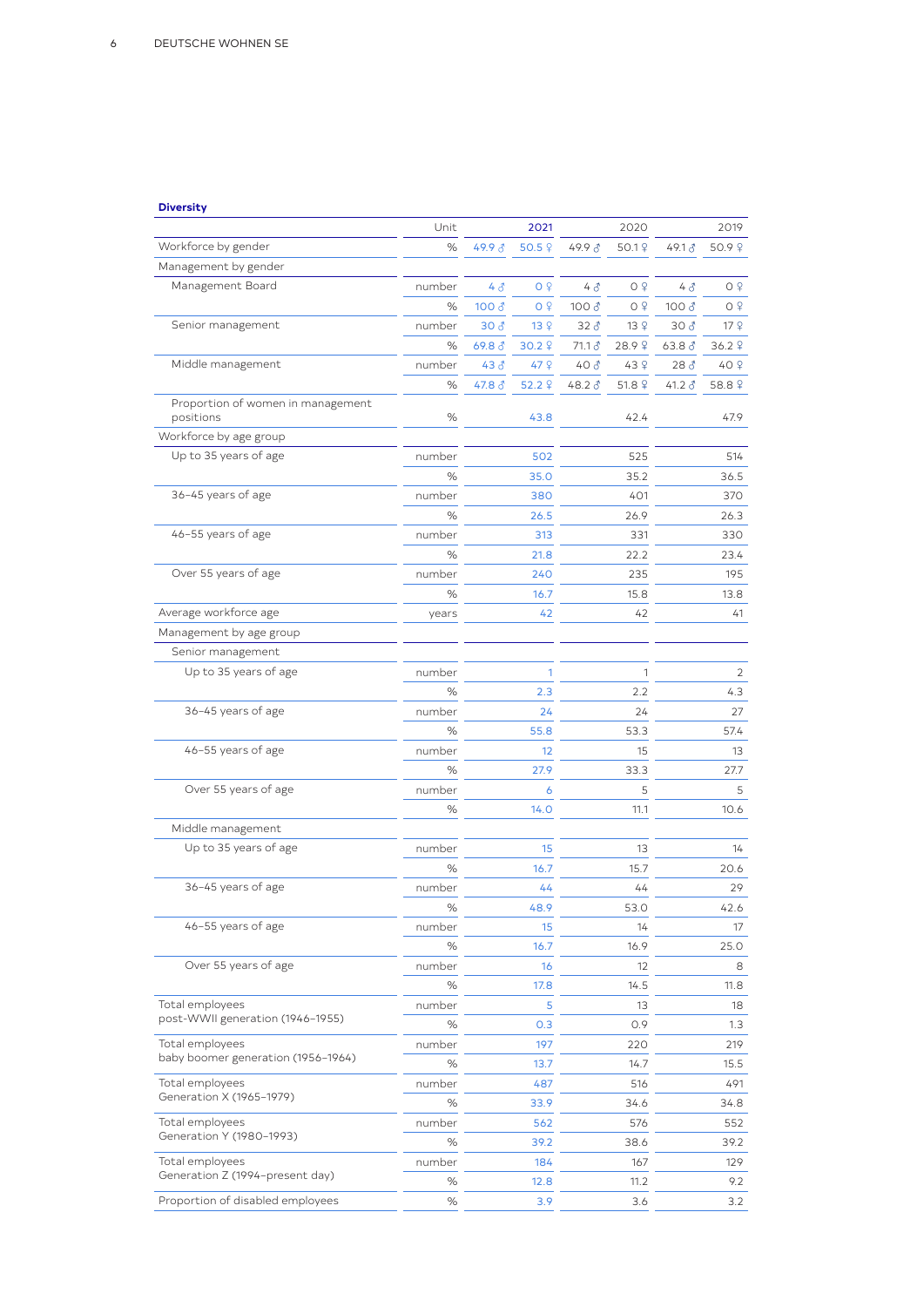|                                                                               | Unit    | 2021 | 2020 | 2019 |
|-------------------------------------------------------------------------------|---------|------|------|------|
| Staff remuneration <sup>11</sup>                                              |         |      |      |      |
| Average pay rise p.a.                                                         | $\%$    |      |      |      |
| Ratio of CEO's remuneration to average<br>employee remuneration <sup>12</sup> | x times |      | 36   |      |

11 Not including SYNVIA Group.<br>12 Figures exclude FACILITA, SYNVIA Group, managing directors and directors. Ratio of average remuneration of employees on<br>permanent contracts (excl. middle and senior management, trainees, i

#### **Training13**

|                                                              | Unit   | 2021 | 2020  | 2019  |
|--------------------------------------------------------------|--------|------|-------|-------|
| <b>Trainees</b>                                              | number | 60   | 69    | 60    |
| Training ratio                                               | %      | 5.6  | 6.2   | 5.6   |
| Trainees who received offer<br>for a position at the company | number | 27   | 17    | 16    |
| following completion of qualification                        | %      | 90.0 | 100.0 | 100.0 |
| Trainees who stayed with                                     | number | 22   | 15    | 15    |
| the company upon qualifying                                  | %      | 73.0 | 88.2  | 93.8  |

13 Not including FACILITA or SYNVIA Group or interns.

#### Staff development<sup>14</sup>

|                                                                      | Unit         |                        | 2021              |                 | 2020             |                   | 2019            |
|----------------------------------------------------------------------|--------------|------------------------|-------------------|-----------------|------------------|-------------------|-----------------|
| Number of employees who<br>took part in training                     | number       |                        | 794               |                 | 1,013            |                   | 796             |
| Senior management, total                                             | number       |                        | 39                |                 | 39               |                   | 35              |
| by gender                                                            | number       | $26\delta$             | 13 <sup>Q</sup>   | 27 <sub>5</sub> | 12 <sup>2</sup>  | $23 \delta$       | 12 <sup>°</sup> |
| Middle management, total                                             | number       |                        | 65                |                 | 71               |                   | 60              |
| by gender                                                            | number       | $28 \delta$            | 37 <sup>Q</sup>   | $31\delta$      | 40 9             | $28\delta$        | 32 º            |
| Rest of the workforce, total                                         | number       |                        | 690               |                 | 903              |                   | 701             |
| by gender                                                            | number       | 251 <sub>o</sub>       | 439 º             | 500 $\delta$    | 403 <sup>9</sup> | $454 \delta$      | 247             |
| Average hours for<br>training, total                                 | hours        |                        | 12.8              |                 | 17.6             |                   | 21.1            |
| Senior management, total                                             | hours        |                        | 15.8              |                 | 24.5             |                   | 21.0            |
| by gender                                                            | hours        | 13.1 <sub>o</sub>      | 21.19             | 19.9J           | 34.89            | $24.2 \delta$     | 15.0 º          |
| Middle management, total                                             | hours        |                        | 22.4              |                 | 34.0             |                   | 30.5            |
| by gender                                                            | hours        | $18.9 \text{ } \delta$ | 25.09             | $33.6 \delta$   | 31.99            | 34.1 <sub>0</sub> | $27.3$ $9$      |
| Rest of the workforce, total                                         | hours        |                        | 11.7              |                 | 16.0             |                   | 20.3            |
| by gender                                                            | hours        | 13.7 <sub>o</sub>      | 10.5 <sup>9</sup> | 19.93           | 11.29            | 22.73             | 15.79           |
| Hours of training, total                                             | hours        |                        | 10,125            |                 | 17,838           |                   | 16,774          |
| Days of training, total                                              | days         |                        | 1,282             |                 | 2,258            |                   | 2,107           |
| Proportion of training hours dealing with<br>topic of sustainability | $\%$         |                        | 8.0               |                 | 3.9              |                   | 7.8             |
| Training ratio managers                                              | $\%$         |                        | 91.0              |                 | 88.6             |                   | 81.2            |
| Training ratio (excluding managers)                                  | %            |                        | 74.3              |                 | 67.1             |                   | 59.2            |
| Investment in<br>employee training                                   | <b>EUR</b> k |                        | 622               |                 | 711              |                   | 696             |

14 Not including SYNVIA Group.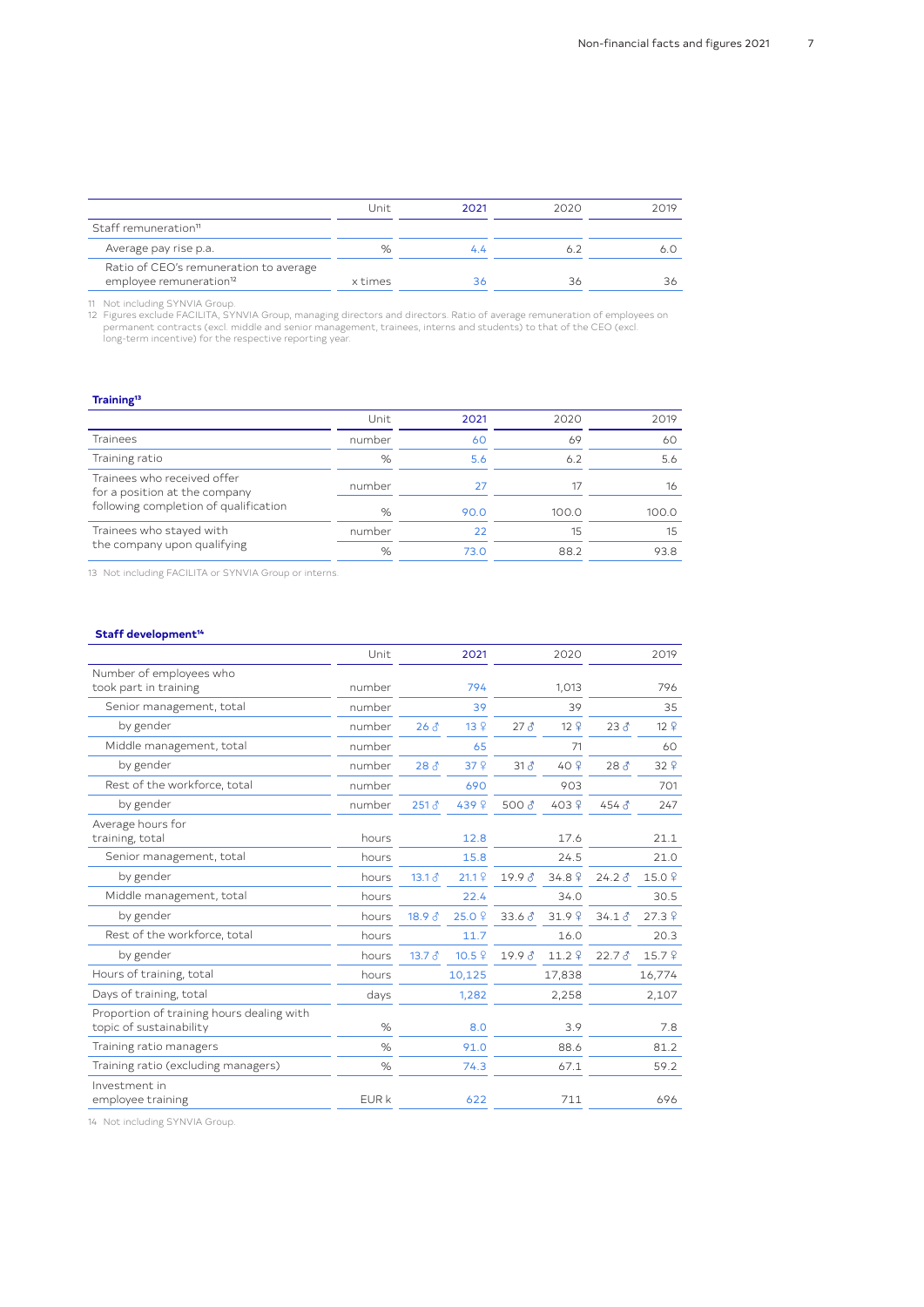#### **Career and family**

|                                                                                   | Unit   |                       | 2021             |                       | 2020              |              | 2019             |
|-----------------------------------------------------------------------------------|--------|-----------------------|------------------|-----------------------|-------------------|--------------|------------------|
| Total number of employees entitled to<br>parental leave by gender                 | number | $710 \, \textit{\AA}$ | 725 <sup>9</sup> | $744 \text{ } \sigma$ | 748 ¥             | 692a         | 717 ¥            |
| Total number of employees who took<br>parental leave by gender <sup>15</sup>      | number | 173                   | 689              | $18\delta$            | 55 <sup>9</sup>   | $15 \delta$  | 489              |
|                                                                                   | $\%$   | 2.4J                  | 9.49             | 2.4J                  | 7.4P              | 2.2 J        | 6.7 <sup>9</sup> |
| Total number of employees returning to                                            | number | 173                   | 25 <sup>9</sup>  | $18\delta$            | 19 <sup>2</sup>   | $14\delta$   | 23 <sup>9</sup>  |
| work during the reporting period at the end<br>of their parental leave, by gender | %      | 2.4J                  | 3.49             | 2.4J                  | 2.5 <sup>9</sup>  | $2.0 \delta$ | 3.2 <sup>9</sup> |
| Proportion of employees who returned to                                           |        | 100.0                 |                  | 100.0                 |                   |              |                  |
| work following parental leave, by gender                                          | %      | ී                     | 36.89            | ී                     | 34.5 <sup>9</sup> | 93.3J        | 47.9P            |
| Proportion of employees who made use of<br>option to work from home <sup>16</sup> | $\%$   |                       | 90.4             |                       | 89.2              |              | 42.9             |
|                                                                                   |        |                       |                  |                       |                   |              |                  |

15 All employees who took parental leave between 1 January and 31 December of each financial year were taken into account.

16 Not including FACILITA, SYNVIA Group; this figure does not include trainees, temporary staff, students, interns and mini-jobbers. The increase in 2020 was due to the coronavirus pandemic.

#### **Occupational health and safety** Unit 2021 2020 2019 Workplace accidents recorded number 33 50 37 Workplace accidents recorded by business partners and the community of the community of the community of the community of the community of  $\sim$  0 Lost days due to workplace accidents<sup>17</sup> and the mumber that the 429 and the 429 and 429 and 578 and 578 and 578 and 578 and 578 and 578 and 578 and 578 and 578 and 578 and 578 and 578 and 578 and 578 and 578 and 578 and 578 and 578 and 57 Work-related fatalities, total workforce and the number of the control of the control of the control of the control of the control of the control of the control of the control of the control of the control of the control of the control of the cont Work-related fatalities, business partners number 0 0 – Workplace accident rate (workplace accidents in relation to total working hours of all the employees)  $\%$  0.004 0.01 0.01 0.01 Employees who made use of the *machtfit* platform18 number 730 743 414 Proportion of employees who made use of the *machtfit* platform18 % 68.2 66.9 38.3 Proportion of workstations reviewed for health and work safety aspects  $\%$  95.0 95.0 95.0 95.0 Coverage of entire workforce by occupational health and safety committees 10000 100.0 100.0 100.0 100.0 100.0 Total illness rate<sup>19</sup> 5.6 6.0 5.6 6.0 5.6 6.0 5.6 6.0 5.6 6.0 5.6 6.9 6.1 6.1  $\frac{1}{2}$

17 Cumulative number of lost work days due to employees not being able to perform their usual duties as a result of a workplace accident.

18 Figures do not include FACILITA, SYNVIA Group.<br>19 Lost days based on calculation of actual absents

19 Lost days based on calculation of actual absenteeism expressed as a percentage of the total number of work days designated for the employees over the same period.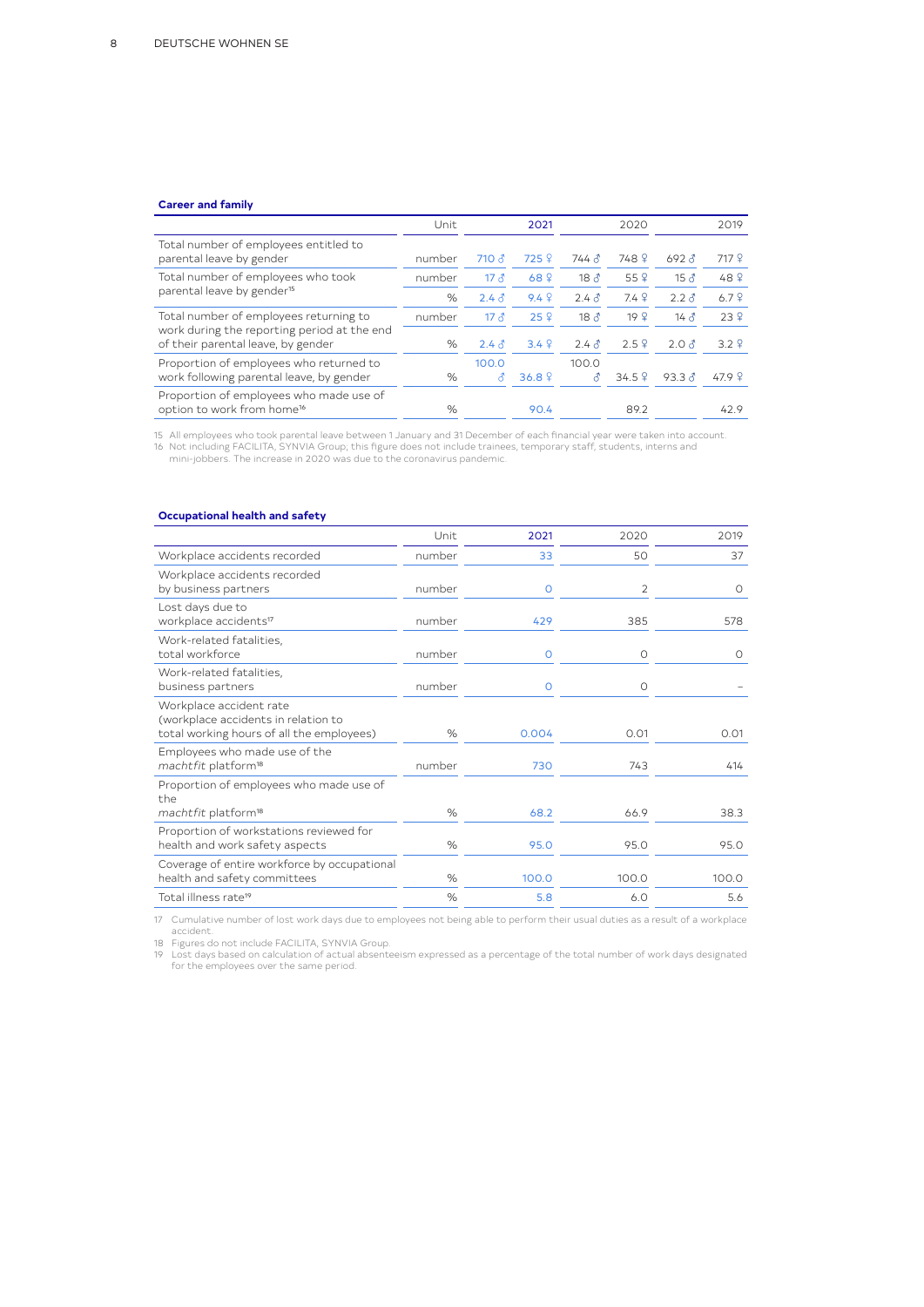#### **Nursing and Assisted Living segment**

#### **Key figures for employees<sup>20</sup>**

|                                                          | Unit    |                  | 2021      |              | 2020    |  |      |  |
|----------------------------------------------------------|---------|------------------|-----------|--------------|---------|--|------|--|
| Total number of employees                                | number  |                  | 4,198     | 4,093        |         |  |      |  |
|                                                          | average |                  | 4,188     |              | 4,091   |  |      |  |
| of which permanent                                       | number  | $739 \delta$     | $2,670$ º | 730J         | 2,766 º |  |      |  |
|                                                          | %       |                  | 81.2      |              | 85.4    |  |      |  |
| of which temporary                                       | number  | 207 <sub>o</sub> | 582 º     | $151 \delta$ | 446 9   |  |      |  |
|                                                          | %       |                  | 18.8      |              | 14.6    |  |      |  |
| of which full-time                                       | number  | 6423             | 1,520 ¥   | 568J         | 1,455 ¥ |  |      |  |
|                                                          | %       |                  | 51.5      |              | 49.4    |  |      |  |
| of which part-time                                       | number  | $304 \delta$     | 1,732 º   | 308d         | 1,762 ¥ |  |      |  |
|                                                          | $\%$    |                  | 48.5      |              | 50.6    |  |      |  |
| Employees covered by collective bargaining<br>agreements | %       |                  | 48.0      |              |         |  | 49.9 |  |
| Total number of new employees <sup>21</sup>              | number  |                  | 1,110     | 992          |         |  |      |  |
|                                                          | $\%$    |                  | 26.4      | 24.2         |         |  |      |  |
| Total employee turnover <sup>22</sup>                    | number  |                  | 1,196     |              | 819     |  |      |  |
|                                                          | %       |                  | 28.0      |              | 20.0    |  |      |  |
| of which employee-initiated                              | number  |                  | 660       | 362          |         |  |      |  |
| terminations                                             | $\%$    |                  | 15.7      |              |         |  |      |  |
| Length of service                                        |         |                  |           |              |         |  |      |  |
| Up to 1 year                                             | %       |                  | 19.7      |              | 21.8    |  |      |  |
| 1 to 5 years                                             | %       |                  | 37.4      |              | 35.2    |  |      |  |
| 6 to 15 years                                            | %       |                  | 26.8      |              | 26.5    |  |      |  |
| 16 to 25 years                                           | %       | 10.2             |           | 10.1         |         |  |      |  |
| Over 25 years                                            | %       |                  | 6.0       |              | 6.4     |  |      |  |
| Average length of service                                | years   |                  | 7.6       |              | 7.7     |  |      |  |
| Total illness rate <sup>23</sup>                         | $\%$    |                  | 6.9       |              | 6.1     |  |      |  |

20 For 2020, not including trainees and interns (113/17) at the KATHARINENHOF® Group; the average was calculated for the past

12 months.<br>21 All new hires between 1 January and 31 December of each financial year were taken into account.<br>22 The figures comprise permanent and temporary employees (headcount) who left between 1 January and 31 December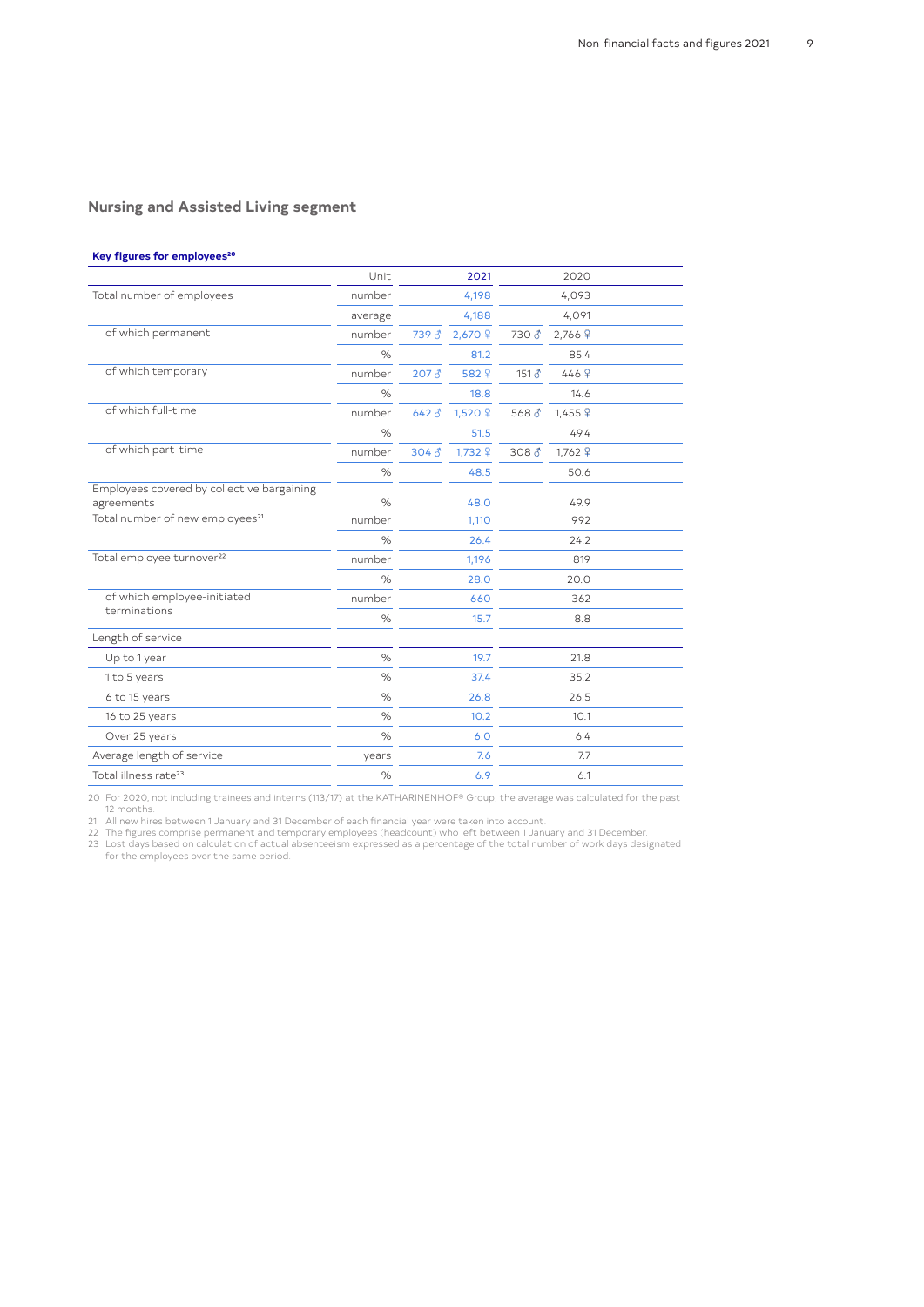#### **Diversity24**

|                                                | Unit   |                   | 2021   |                   | 2020            |  |
|------------------------------------------------|--------|-------------------|--------|-------------------|-----------------|--|
| Workforce by gender                            | %      | 22.5J             | 77.5 º | 21.5J             | 78.5 º          |  |
| Management by gender                           |        |                   |        |                   |                 |  |
| Senior management, total                       | number | 21 <sub>o</sub>   | 38 º   | 19J               | 16 <sup>2</sup> |  |
|                                                | %      | $35.6 \delta$     | 64.49  | 54.3J             | 45.79           |  |
| Middle management, total                       | number | 32 <sub>0</sub>   | 74 º   | 37 <sub>g</sub>   | 92 º            |  |
|                                                | %      | 30.2 <sub>o</sub> | 69.89  | 28.7 <sub>o</sub> | 71.3 º          |  |
| Proportion of women in management<br>positions | %      |                   | 67.9   |                   | 65.9            |  |
| Workforce by age group                         |        |                   |        |                   |                 |  |
| Up to 35 years of age                          | number |                   | 1,178  |                   | 1,026           |  |
|                                                | %      |                   | 28.1   |                   | 25.1            |  |
| 36-45 years of age                             | number |                   | 927    |                   | 953             |  |
|                                                | $\%$   |                   | 22.1   |                   | 23.3            |  |
| 46-55 years of age                             | number |                   | 1,005  |                   | 1,074           |  |
|                                                | %      |                   | 23.9   |                   | 26.2            |  |
| Over 55 years of age                           | number |                   | 1,088  |                   | 1,040           |  |
|                                                | %      |                   | 25.9   |                   | 25.4            |  |
| Average workforce age                          | years  |                   | 43     |                   | 45              |  |
| Total employees                                | number |                   | 68     |                   | 104             |  |
| post-WWII generation (1946-1955)               | %      |                   | 1.6    |                   | 2.5             |  |
| Total employees                                | number |                   | 867    |                   | 928             |  |
| baby boomer generation (1956-1964)             | $\%$   |                   | 20.7   |                   | 22.7            |  |
| Total employees                                | number |                   | 1,519  |                   | 1,509           |  |
| Generation X (1965-1979)                       | %      |                   | 36.2   |                   | 36.9            |  |
| Total employees                                | number |                   | 1,197  |                   | 1,161           |  |
| Generation Y (1980-1993)                       | $\%$   |                   | 28.5   |                   | 28.4            |  |
| Total employees                                | number |                   | 547    |                   | 391             |  |
| Generation Z (1994-present day)                | %      |                   | 13.0   |                   | 9.6             |  |
| Proportion of disabled employees               | %      |                   | 6.2    |                   | 5.5             |  |
|                                                |        |                   |        |                   |                 |  |

24 For 2020, not including trainees and interns (113/17) at the KATHARINENHOF® Group.

#### **Training**

| training                                                     |        |      |      |  |
|--------------------------------------------------------------|--------|------|------|--|
|                                                              | Unit   | 2021 | 2020 |  |
| <b>Trainees</b>                                              | number | 267  | 231  |  |
| of which recruited in the reporting year                     | number | 120  | 81   |  |
| Training ratio                                               | %      | 6.4  | 5.5  |  |
| Trainees who received offer<br>for a position at the company | number | 54   | 42   |  |
| following completion of qualification                        | %      | 68   | 95.2 |  |
| Trainees who stayed with                                     | number | 42   | 36   |  |
| the company upon qualifying                                  | %      | 77.8 | 85.7 |  |

#### **Career and family<sup>25</sup>**

|                                                                   | Unit                               | 2021                                               | 2020 |  |
|-------------------------------------------------------------------|------------------------------------|----------------------------------------------------|------|--|
| Total number of employees entitled to<br>parental leave by gender | number 946 8 3,252 9 881 8 3,212 9 |                                                    |      |  |
| Total number of employees who took                                | number 13.8 140.9 16.8 153.9       |                                                    |      |  |
| parental leave by gender <sup>26</sup>                            |                                    | $\%$ 1.4 $\AA$ 4.3 $\Omega$ 1.8 $\AA$ 4.8 $\Omega$ |      |  |

25 For 2020, not including trainees and interns (113/17) at the KATHARINENHOF® Group.<br>26 All employees who took either partial or full parental leave between 1 January and 31 December of each financial year were<br>taken int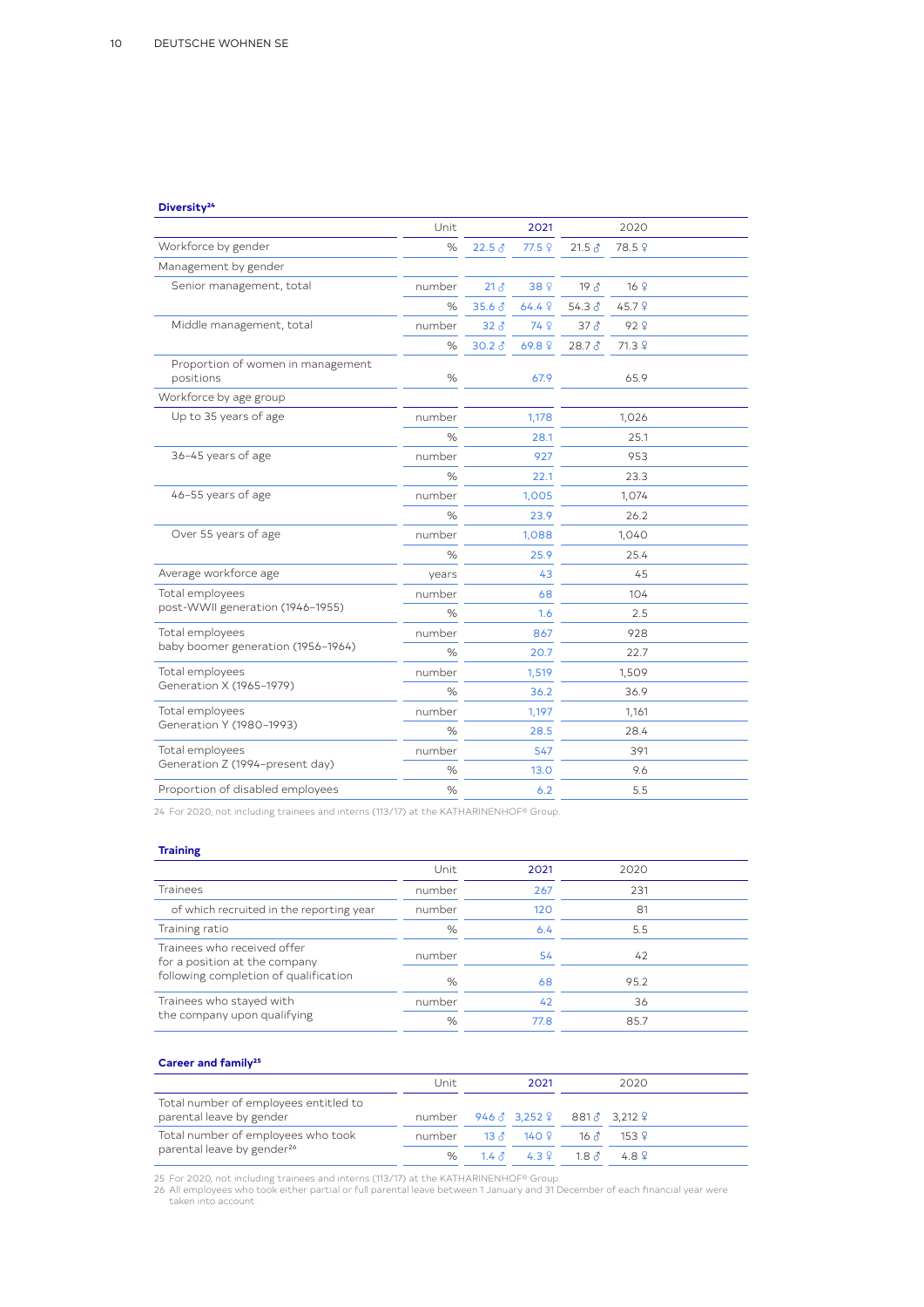### The environment and climate

#### **Preliminary note on key figures for the environment**

To manage the key environmental impacts and issues, we gauge our sustainability performance on the basis of specific key indicators. These are presented in the tables below for the administrative occupations and locations and for the portfolio of residential and commercial units (excluding Nursing and Assisted Living). Unless indicated otherwise, the key figures relate to the financial year in question and the entire Group (i.e. all the fully consolidated companies as per the consolidated annual financial statements).

One exception to the accounting rule is the recognition of G+D Gesellschaft für Energiemanagement mbH, Magdeburg, a joint venture in which Deutsche Wohnen holds a 49% stake. The energy that G+D supplies to the Deutsche Wohnen portfolio, which is provided with heating centrally, is recorded in the energy footprint consumption figures and is taken into account in all the key figures derived. The energy which is sold and fed into the grid (combined heat and power [CHP] plants and the energy produced by Stadtwerke Thale GmbH) is not included in Deutsche Wohnen's energy and carbon footprint reporting.

#### **Environmental data, administrative locations**

| In MWh           | 2021  | 2020  | 2019  |
|------------------|-------|-------|-------|
| Heating energy   |       |       |       |
| Natural gas      | 989   | 1,087 | 1,205 |
| Pellets          | 4.9   | 5.7   | 5.8   |
| District heating | 4,959 | 5,635 | 5,563 |
| Electricity      | 1,081 | 1,349 | 1,378 |
| <b>Total</b>     | 7,034 | 8,077 | 8,152 |

#### **Energy consumption of electricity and heating supply27**

27 The electricity and heating consumption values for the administrative locations (comprising a total of 117 offices) have been adjusted to reflect weather conditions. The figures for electricity consumption in 2021 were taken from the statements and<br>those for heating energy were based on the previous year's forecasts.

#### **Energy and emission intensity**

|                                                                            |                     | 2021  | 2020  | 2019  |
|----------------------------------------------------------------------------|---------------------|-------|-------|-------|
| Energy consumption per sqm of gross inter-<br>nal floor area <sup>28</sup> | MWh/<br>sam         | 0.218 | 0.251 | 0.253 |
| Energy intensity per employee <sup>29</sup>                                |                     |       |       |       |
| Heating consumption per employee <sup>29</sup>                             | MWh/<br>employee    | 5.77  | 6.36  | 6.41  |
| Electricity consumption per employee <sup>29</sup>                         | MWh/<br>employee    | 1.05  | 1.28  | 1.30  |
| Climate emissions per sqm of gross internal<br>floor area <sup>30</sup>    | t CO <sub>2</sub> e | 0.064 | 0.071 | N N79 |

28 The intensity figures relate to 32,221 sqm of gross internal floor area.

79 The average electricity and heat requirements per employee relate to 1,056 employees in 2019, 1,057 employees in 2020 and 1,036 employees in 2020 and 1,031 employees in the reporting year. The staff actively employed at

30 Emission intensity was calculated on the basis of the administrative locations' Scope 1, Scope 2 and Scope 3 (cat. 3) emissions (see Deutsche Wohnen carbon footprint, p. 20).

#### **Air pollutant emissions from electricity and heating supply31**

| In kg                              | 2021  | 2020  | 2019  |
|------------------------------------|-------|-------|-------|
| Sulphur dioxide (SO <sub>2</sub> ) | 726   | 773   | 766   |
| Nitrogen oxides $(NO_x)$           | 1.994 | 2.469 | 2.461 |
| Particulate matter (PM)            | 110   | 121   | 118   |
| Total                              | 2,830 | 3,363 | 3,346 |

31 Air pollutant emissions were calculated using the GEMIS 5.0 factors. The values show the direct and indirect air pollutant emissions from electricity and heating supply.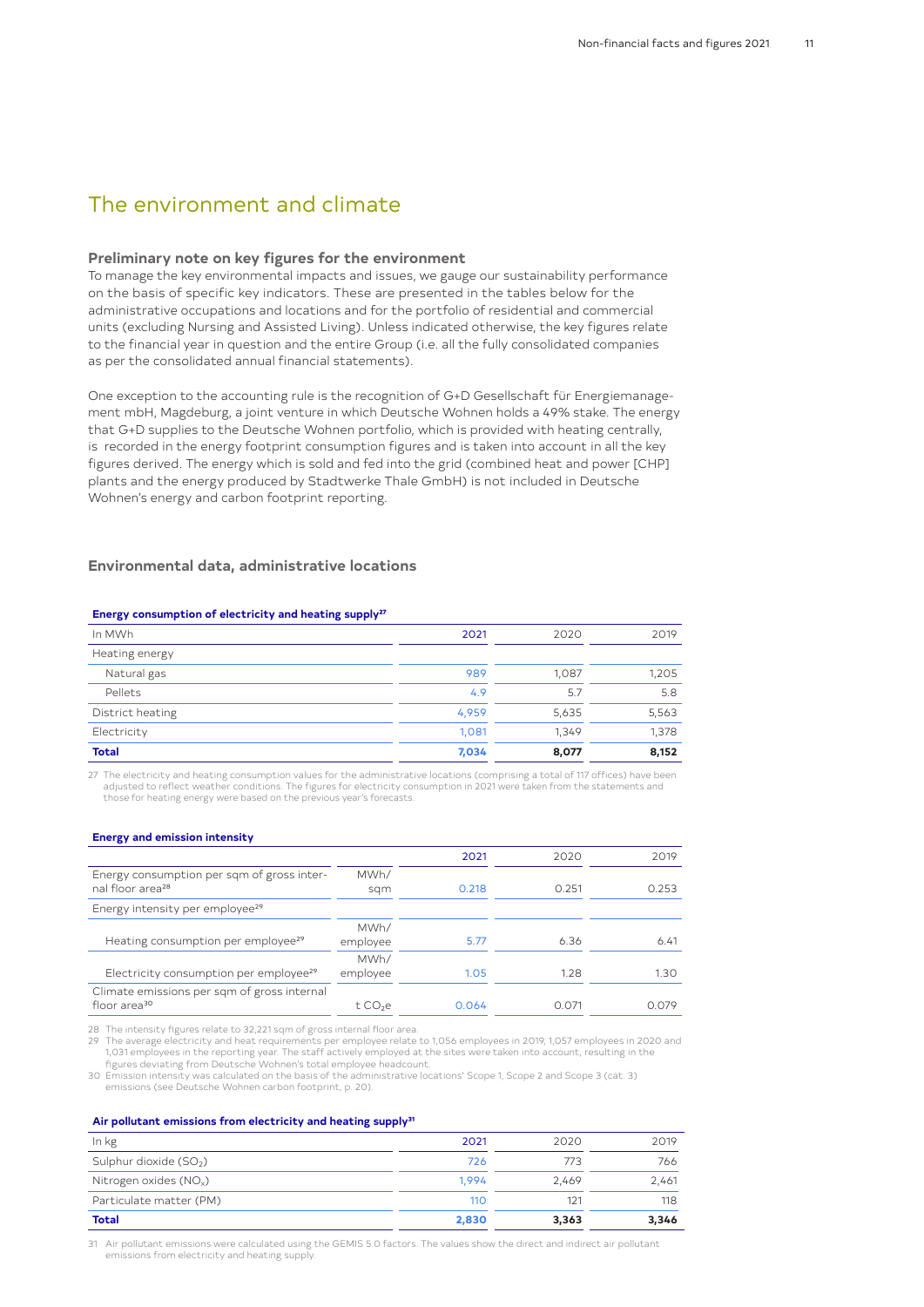#### **Vehicle fleet and transport**

|                                        | 2021    | 2020    | 2019 |
|----------------------------------------|---------|---------|------|
| Number of conventional vehicles        | 144     | 173     | 178  |
| Kilometres travelled                   | 850,042 | 936,012 |      |
| Number of electric and hybrid vehicles | 80      | 38      | 33   |
| Kilometres travelled                   | 368,172 | 230,850 |      |
| Number of e-bikes                      | 35      | 28      | 23   |
| Kilometres travelled                   | 39.770  | 57,471  |      |
| Number of bicycles                     | 112     | 89      | 107  |
|                                        |         |         |      |

#### Fuel consumption of the fleet<sup>32</sup>

|                                                                    |            | 2021 | 2020 | 2019 |
|--------------------------------------------------------------------|------------|------|------|------|
| Petrol                                                             | <b>MWh</b> | 517  | 578  | 623  |
| Diesel                                                             | <b>MWh</b> | 40   | 94   | 151  |
| Average CO <sub>2</sub> emissions according to the<br>manufacturer | g/km       | 108  | 114  | 114  |

32 Consumption was translated into litres using the fuels' calorific values. For this, average values of 8.4 kWh/l and 9.8 kWh/l were applied for premium-grade petrol and diesel respectively. Actual emissions were included in Scope 1 emissions in the carbon footprint reporting.

#### **Materials used by weight**

| In t                            | 2021 | 2020 | 2019 |
|---------------------------------|------|------|------|
| Printing and photocopying paper | 45.4 | 25.3 | 36.1 |
| Floor coverings (carpet)        | 4.3  | 9.1  | 3.4  |
| Windows                         | O.O  | 19.4 | 20.1 |
| Tenant post                     | 14.2 | 14.5 | 25.4 |
| Wall paint                      | 1.3  | 3.1  |      |

#### **Environmental data, portfolio**

#### **Refurbishment**

|                                                       | Unit                | $2021^{33}$ | 2020   | 2019   |
|-------------------------------------------------------|---------------------|-------------|--------|--------|
| Refurbished residential units <sup>34</sup>           | number              | 13,194      | 13,488 | 14,794 |
| of which energy-efficiency work <sup>35</sup>         | number              | 3,746       | 2,863  | 3,109  |
| Annual energy-efficiency refurbishment rate           | $\%$                | 2.5         | 1.8    | 1.9    |
| of which complex energy-efficiency work               | $\%$                | 1.1         | O.8    | 1.9    |
| Reduction in energy requirement                       | MWh                 | 6,817       | 5,523  | 13,260 |
| Reduction in climate emissions                        | t CO <sub>2</sub> e | 1,711       | 775    | 1,943  |
| Investment in maintenance<br>and refurbishment        | EUR m               | 343.4       | 365.4  | 469.1  |
| of which investments in refurbishment                 | EUR <sub>m</sub>    | 244.2       | 260.4  | 366.7  |
| of which energy-efficiency work                       | EUR <sub>m</sub>    | 44.3        | 34.2   | 41.2   |
| of which complex energy-efficiency work <sup>36</sup> | EUR <sub>m</sub>    | 31.1        | 19.2   | 30.4   |
|                                                       |                     |             |        |        |

33 The amount of investment fell year on year. This is partly due to lower tenant turnover, partly to reticence in starting new

complex refurbishment projects in view of regulatory uncertainty, and partly to delays caused by the coronavirus pandemic.<br>
34 From 2019 including tenant turnover and without large-scale programmes.<br>
35 Not including large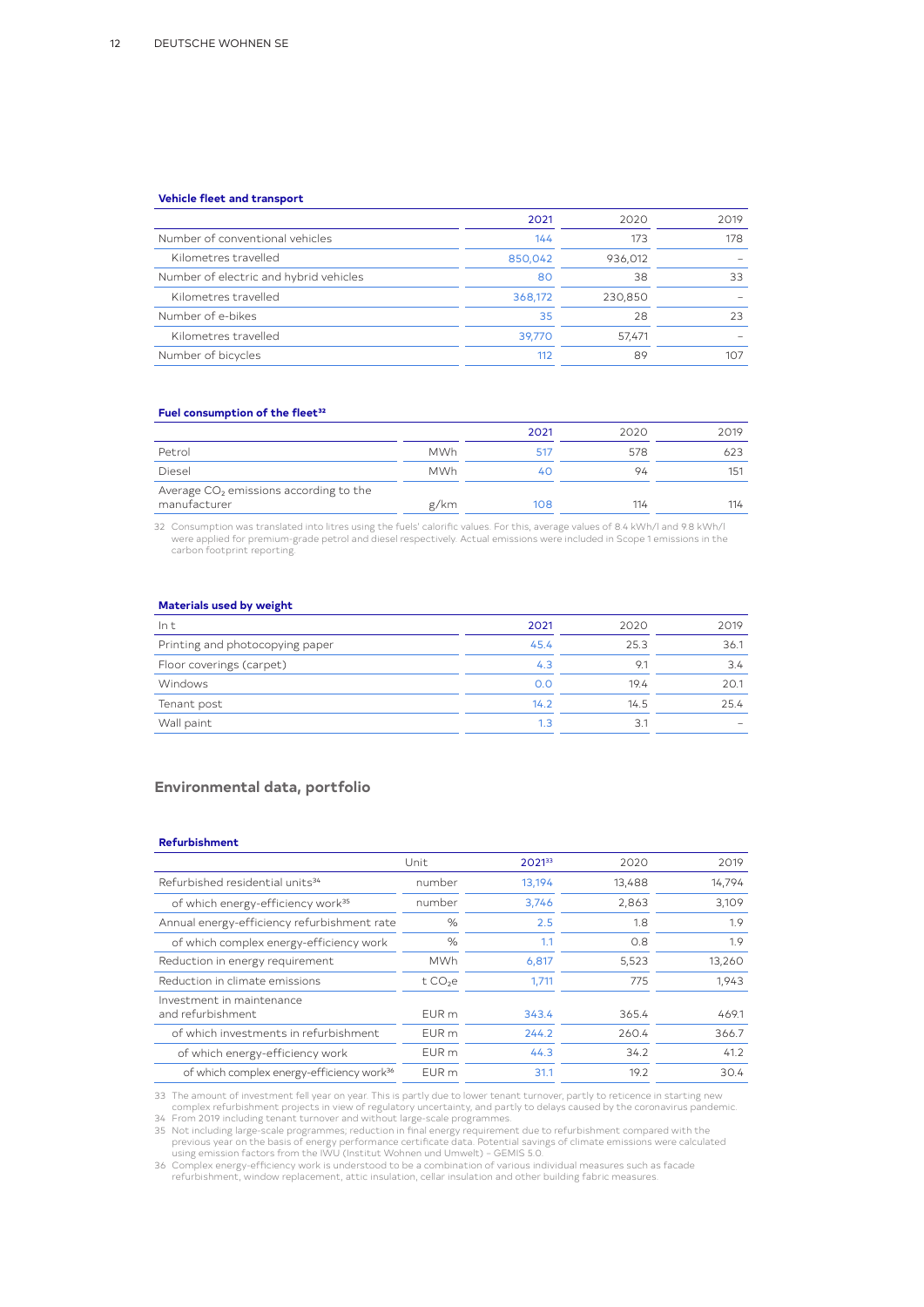#### **Energy intensity of our residential units**

| In $%$                                                              | 2021  | 2020  | 2019  |
|---------------------------------------------------------------------|-------|-------|-------|
| Energy efficiency classes based on final energy needs <sup>37</sup> |       |       |       |
| $A + < 30$ kWh and A 30 to < 50 kWh                                 | 0.5   | 0.3   | 0.3   |
| $B$ 50 to < 75 kWh                                                  | 8.9   | 8.9   | 6.4   |
| $C$ 75 to < 100 kWh                                                 | 25.9  | 24.1  | 22.8  |
| D 100 to < 130 kWh                                                  | 27.7  | 27.6  | 30.2  |
| $E$ 130 to < 160 kWh                                                | 20.5  | 20.8  | 23.5  |
| $F160$ to < 200 kWh                                                 | 12.5  | 12.5  | 11.3  |
| G 200 to < 250 kWh                                                  | 2.9   | 3.8   | 3.3   |
| $H > 250$ kWh                                                       | 1.0   | 1.9   | 2.4   |
| Average energy efficiency <sup>37</sup>                             | 122.8 | 125.1 | 128.9 |
|                                                                     |       |       |       |

37 Weighted average of the final energy consumptions based on current energy performance certificates relating to the gross<br>internal floor area of residential units (the approximately 30,000 listed units are generally not

|  | Significant use of materials for new construction and refurbishment projects by weight or volume <sup>38</sup> |  |  |  |  |
|--|----------------------------------------------------------------------------------------------------------------|--|--|--|--|
|--|----------------------------------------------------------------------------------------------------------------|--|--|--|--|

|                                                                |       | 2021    | 2020   | 2019   |
|----------------------------------------------------------------|-------|---------|--------|--------|
| <b>Basic construction materials</b>                            |       |         |        |        |
| Steel                                                          | $\pm$ | 89      | 1,303  |        |
| Concrete                                                       | cbm   | 961     | 9,057  |        |
| Screed                                                         | t     | 110     | 1,403  | 1,070  |
| Timber (e.g. construction timber,<br>fibreboard, wooden beams) | cbm   | 9.524   | 4,013  | 255    |
| AAC blocks                                                     | cbm   | 144     | 1,102  |        |
| Facade/insulation                                              |       |         |        |        |
| Windows (aluminium)                                            | sqm   | 4       | 301    |        |
| Windows (wood/aluminium)                                       | sqm   | $\circ$ | 1,632  |        |
| Windows (wood)                                                 | sqm   | 2,809   | 7,533  |        |
| Windows (plastic)                                              | sqm   | 1,296   | 9,021  |        |
| Window sills (aluminium)                                       | m     | 1,460   | 4,652  |        |
| Window sills (galvanised steel)                                | m     | 4,032   | 8,406  |        |
| Mineral plaster for facades                                    | sqm   | 56,877  | 41,699 |        |
| Mineral wool                                                   | cbm   | 7,695   | 9,531  | 17,755 |
| Expanded polystyrene and perimeter<br>insulation <sup>39</sup> | cbm   | 742     | 955    | 1,129  |
| Cellulose blown-in insulation                                  | cbm   | 90      | 1,193  | 2,921  |
| <b>Roofs</b>                                                   |       |         |        |        |
| Roofing felt (bitumen)                                         | sqm   | 26,203  | 19,796 |        |
| Roofing felt (synthetic)                                       | sqm   | 269     | 13,502 |        |
| Roof tiles (concrete)                                          | sqm   | 2,535   | 11,453 |        |
| Roof tiles (clay)                                              | sqm   | 4,502   | 8,015  |        |
| Guttering and drainpipes (galvanised steel)                    | m     | 7,410   | 11,820 |        |
| Flashing (galvanised steel)                                    | m     | 2,615   | 4,513  |        |

38 The volume of material used varies according to the number and scope of the refurbishment projects effected. Refurbishment<br>accounts for 75% of the material used and new construction for 25%.<br>39 Expanded polystyrene was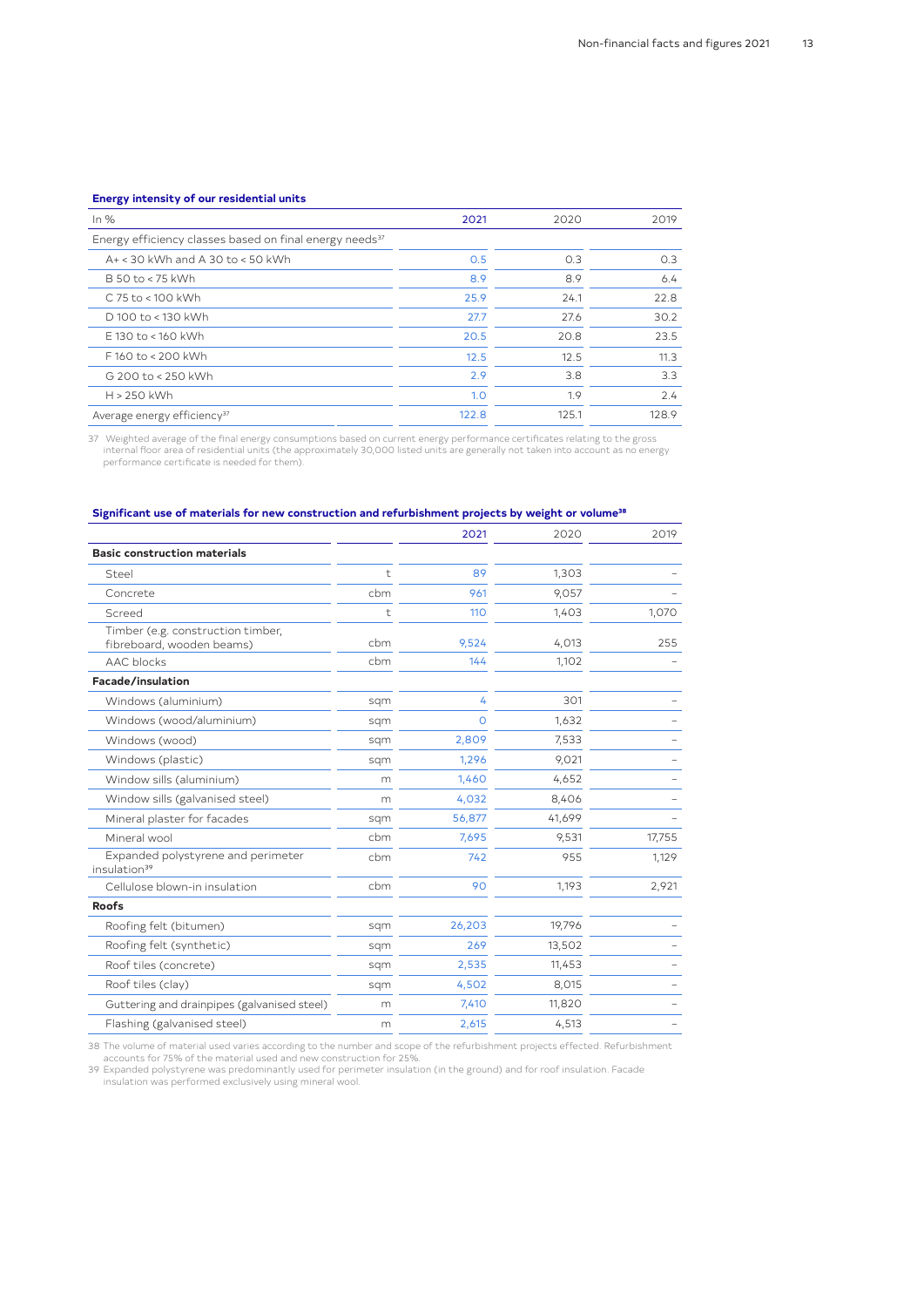|                                                      |     | 2021  | 2020   | 2019 |
|------------------------------------------------------|-----|-------|--------|------|
| Interior outfitting                                  |     |       |        |      |
| Flooring (wood)                                      | sqm | 4,917 | 18,692 |      |
| Flooring (tiles)                                     | sam | 2,069 | 4,918  |      |
| Flooring (linoleum)                                  | sam | 6,021 | 8,494  |      |
| Wall tiles                                           | sqm | 3,493 | 17,003 |      |
| Plasterboard panels/dry plaster<br>(not on studwork) | sqm | 1,433 | 8,856  |      |
| Plasterboard partitions                              | sam | 5,868 | 31,576 |      |
|                                                      |     |       |        |      |

#### Significant use of materials for tenant turnover<sup>40</sup>

|                                    |        | 2021   | 2020   | 2019   |
|------------------------------------|--------|--------|--------|--------|
| <b>Refurbishment of bathrooms</b>  |        |        |        |        |
| Wash basins                        | number | 1,993  | 2,227  | 1,796  |
| Taps                               | number | 3,986  | 4,454  | 3,592  |
| <b>WCs</b>                         | number | 1.993  | 2,227  | 1,796  |
| Bath tubs                          | number | 1.993  | 2,227  | 1.796  |
| Tiles                              | sam    | 41,059 | 42,967 | 29,657 |
| Replacement of gas heating systems | number | 141    | 126    | 75     |
| Flooring                           | sqm    | 46,623 | 33,363 | 54,310 |
|                                    |        |        |        |        |

40 The volume of material used varies according to the number and scope of the tenant turnover projects.

#### **Energy consumption, portfolio**

|                                      | Absolute <sup>41</sup> |           | Like-for-like <sup>42</sup> |           |
|--------------------------------------|------------------------|-----------|-----------------------------|-----------|
| In MWh                               | 2021                   | 202043    | 2021                        | 2020      |
| Direct energy consumption            | 434,350                | 475,433   | 404,809                     | 408,623   |
| Natural gas                          | 431,819                | 462,588   | 395,839                     | 396,906   |
| Heating oil                          | 2,531                  | 12,845    | 8,970                       | 11,717    |
| Indirect energy consumption          | 1,075,786              | 1,099,331 | 1,041,254                   | 1,051,776 |
| District heating                     | 642,664                | 645,803   | 620,464                     | 622,911   |
| Local heating <sup>44</sup>          | 395,240                | 418,475   | 388,052                     | 397,192   |
| renewable district and local heating | 80,674                 | 79,833    | 78,910                      | 77,770    |
| renewable share (in %)               | 7.8                    | 7.5       | 7.8                         | 7.6       |
| Electricity for heating              | 994                    | 1,381     | 994                         | 1,262     |
| Electricity for communal areas       | 36,888                 | 33,672    | 31,744                      | 30,412    |
| of which renewable                   | 30,764                 | 29,318    | 27,322                      | 26,177    |
| renewable share (in %)               | 83.4                   | 87.1      | 86.1                        | 86.1      |
| Total                                | 1,510,137              | 1,574,765 | 1,446,064                   | 1,460,400 |
| of which renewable                   | 111,439                | 109,151   | 106,233                     | 103,947   |
| renewable share (in %)               | 7.4                    | 6.9       | 7.3                         | 7.1       |
|                                      |                        |           |                             |           |

41 The values represent the energy consumption of Deutsche Wohnen's total portfolio. The following lettable areas were used for the calculation: 2021 – 9.5 million sqm, 2020 – 9.8 million sqm. The distinction between direct and indirect consumption was more precise than in prior years. Total energy consumption for heating was measured using the energy certificates for each building and the gross internal floor area (lettable area × 1.2). Consumption figures are based on energy consumption<br>certificates (58%), energy specification certificates (29%) and the construction dates of buildings source (13%). The category "Electricity for heating" refers to the electricity used for heating apartments, in electric storage heaters for example. Electricity for communal areas in about 85% of the letting portfolio is supplied under a framework<br>agreement for green power. Electricity consumption is measured by reference to the statement from the only the non-renewable part is calculated using an average value for each lettable area.

42 The like-for-like comparison relates to a segment of the absolute reference framework which was in Deutsche Wohnen's<br>possession uninterrupted for the two-year period. The like-for-like reference framework for heating an supplies comprises approximately 9 million sqm lettable area and 148,702 units.

43 The final energy consumption figures have been updated and differ from those provided in the Sustainability Report 2020.<br>This is attributable to updated final energy figures and data on the heating providers' energy sou

refers to the heat generated by pellets and biogas and the share of renewable energy in the district heating supplied by the respective providers (published certificates). Not all providers currently show this share. The aim is to obtain this information by asking them.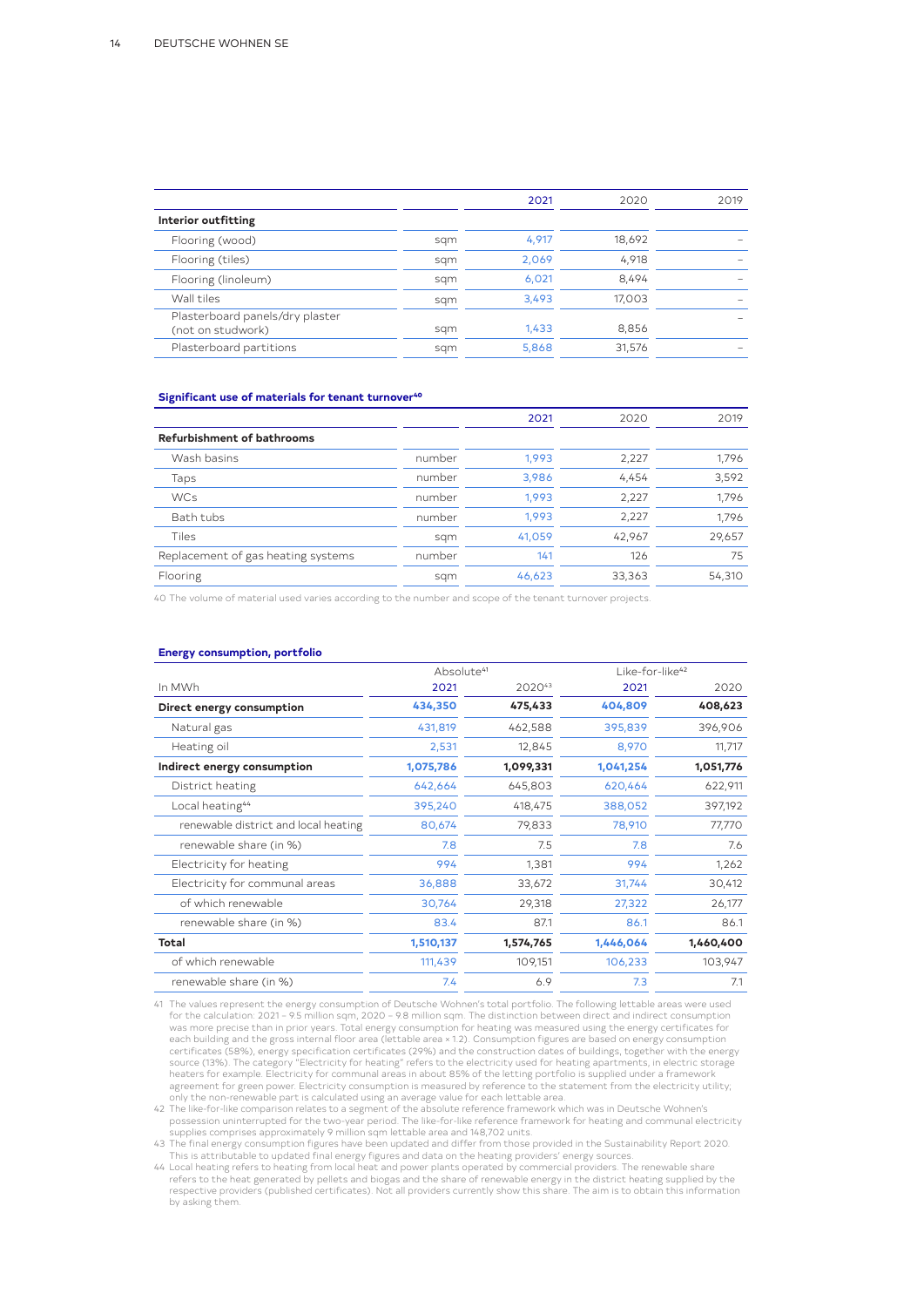#### **Energy intensity, portfolio<sup>45</sup>**

|                                                       | Absolute |       | Like-for-like |       |
|-------------------------------------------------------|----------|-------|---------------|-------|
|                                                       | 2021     | 2020  | 2021          | 2020  |
| Energy consumption in MWh per sqm<br>of lettable area | 0.159    | 0.160 | O 159         | 0.160 |
| Energy consumption in MWh per<br>rental unit          | 9.8      | 9.9   | 9.7           | 9.9   |

45 Energy intensity per sqm lettable area and unit is based on the energy consumption figures for heating and communal<br>electricity for the whole portfolio or the like-for-like framework. For the reference values for the ab figures, see the explanations in the footnotes under the table "Energy consumption, portfolio".

#### **Air pollutant emissions of portfolio46**

|                                    | Absolute |      | Like-for-like |      |
|------------------------------------|----------|------|---------------|------|
| In t                               | 2021     | 2020 | 2021          | 2020 |
| Sulphur dioxide (SO <sub>2</sub> ) | 105      | 107  | 101           | 103  |
| Nitrogen oxides $(NO_x)$           | 388      | 401  | 372           | 377  |
| Particulate matter (PM)            | 20       | 21   | 19            | 19   |
| <b>Total</b>                       | 513      | 529  | 492           | 499  |

46 The emissions from the combustion of natural gas, heating oil and pellets as well as district heating emissions were calculated<br>using the GEMIS 5.0 factors. For the reference values for the absolute and like-for-like fi footnotes under the table "Energy consumption, portfolio".

#### **Water consumption and water intensity, portfolio47**

|                           | Absolute  |           | Like-for-like <sup>48</sup> |           |  |
|---------------------------|-----------|-----------|-----------------------------|-----------|--|
| In chm                    | 2021      | 2020      | 2021                        | 2020      |  |
| Water consumption         | 8.294.778 | 8.583.640 | 8.239.241                   | 8.511.117 |  |
| Water consumption per sqm | 1 27      | 130       | 1 27                        | 129       |  |

47 The data relates to our Berlin portfolio, for which consumption figures are already available. The data is taken from our main water meters. These record both the individual tenants' consumption levels, which account for the majority of total consumption, and general water consumption in the communal areas as well as for sprinkler systems. There are no sub-meters for the individual spaces in part of our portfolio. It is therefore not currently possible to provide separate data for water consumption in the communal areas, which account for only a very small proportion – less than 1% – of the total area.

48 The like-for-like comparison relates to a segment of the absolute reference framework which was in Deutsche Wohnen's possession uninterrupted for the two-year period. The like-for-like reference framework comprises approximately 6.5 million sqm and 107,638 units.

#### **Waste from maintenance, refurbishment and new construction projects which is subject to monitoring**

| ln t                                              |                                                                                                                        | 2021  | 2020   | 2019  |
|---------------------------------------------------|------------------------------------------------------------------------------------------------------------------------|-------|--------|-------|
| Method of disposal                                | Waste category                                                                                                         |       |        |       |
| Thermal<br>utilisation                            | Wood and wood-based<br>materials, polystyrene<br>insulating materials and<br>tar-based materials <sup>49</sup>         | 649   | 987    | 520   |
| Treatment (if possible),<br>otherwise landfilling | Contaminated soil <sup>50</sup>                                                                                        | 975   | 15,846 | 5,215 |
| Landfilling                                       | Asbestos-containing "old"<br>MMVFs and contaminated<br>construction waste <sup>51</sup>                                | 3,835 | 2,082  | 1,488 |
| Landfilling<br>(underground)                      | Waste containing asbestos,<br>tar-based materials and<br>polyurethane insulating<br>and filler materials <sup>52</sup> | 147   | 47     | 261   |

49 Wood and wood-based materials impregnated with wood preservative or with coatings containing heavy metals; polystyrene<br>insulating materials containing the flame retardant hexabromocyclododecane (HBCD); tar-based sealant insulating materials containing polycyclic aromatic hydrocarbons (PAH).

50 Flooring, cladding and moulded parts with strongly bound asbestos fibres.

51 Insulating materials made of man-made vitreous fibres; sprayed asbestos products and asbestos board or rope containing weakly bound fibres.

52 Tar-based sealants containing asbestos fibres; insulating and filler materials made of polyurethane hard foam containing the propellant chlorofluorocarbon (CFC).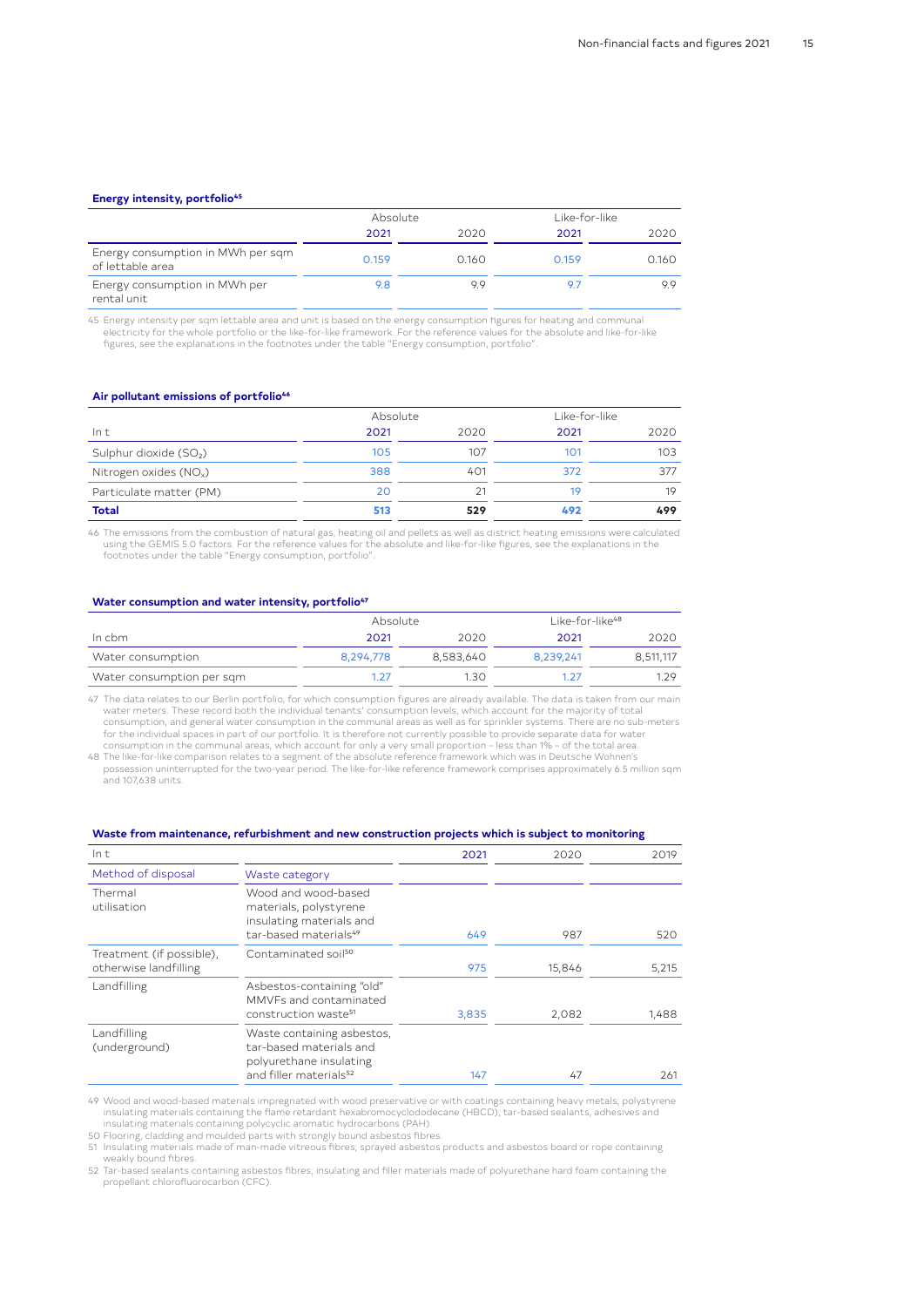| In million litres                              |                                      | 2021  | 2020  | 2019  |
|------------------------------------------------|--------------------------------------|-------|-------|-------|
| Method of disposal                             | Type                                 |       |       |       |
| Recycling                                      | Paper, cardboard,<br>cardboard boxes | 221   | 228   | 207   |
|                                                | Glass                                | 14    | 15    | 21    |
| Composting                                     | Organic waste                        | 61    | 61    | 59    |
| Recovery, including energy<br>recovery         | Household waste                      | 607   | 686   | 608   |
|                                                | Recycling container                  | 167   | 177   | 145   |
| <b>Total</b>                                   |                                      | 1,070 | 1,167 | 1,040 |
| Average waste per residential unit (in litres) |                                      | 7.060 | 7.508 | 7,171 |

#### **Waste from tenants by disposal method and type53**

53 The reduction in tenant-based waste in the reporting year stems primarily from portfolio sales.

#### **Preliminary note on carbon footprint reporting**

The carbon footprint comprises the material greenhouse gas emissions generated by administrative offices, the portfolio (residential and commercial units) and the Deutsche Wohnen Nursing properties; it has been calculated according to the definitions and requirements of the GHG Protocol's Corporate Standard.

In order to account for sector-specific factors, the footprint was further prepared under consideration of the GdW Guidance 85 (CO<sub>2</sub> monitoring) and adjusted in line with the recommended calculation factors. For reasons of better comparability and accuracy, in addition to absolute greenhouse gas emissions for the portfolio, the like-for-like values are also reported; these relate to a segment of the portfolio that has been unchanged for a two-year period (see footnote to the table "Energy consumption, portfolio", p. 14). The climate emission intensity of the portfolio is derived from this and used as a key management indicator.

**Scope 1:** represents direct emissions from stationary (heating) and mobile (vehicle fleet) combustion. The basis for calculation was the respective energy consumption (pp. 11, 14) and the fuel consumption of the fleet (p. 12).

**Scope 2:** represents the emissions that result from the generation of (communal) electricity and local and district heating. The basis for calculation was the respective energy consumption (pp. 11, 14). The market-based emissions were determined on the basis of the emission factors of the respective energy supplier, insofar as these were available. The location-based emissions were calculated using the year-specific emission factor for Germany's electricity mix as issued by the German Environment Agency (Umweltbundesamt – UBA) and the standard factors contained in the GdW Guidance 85.

**Scope 3:** represents the indirect upstream and downstream emissions in the categories identified as material for Deutsche Wohnen:

(Cat. 1): The data pool is limited to the use of paper at administrative locations as suitable emission factors are not available for other materials for the reporting year (see p. 12). Significant use of materials for refurbishment and new construction projects and for tenant turnover was reported for the portfolio (see p. 13 et seq.). Standardised conversion and emission factors from the LCA database ProBas and product data sheets from producers of construction materials were used to calculate climate emissions.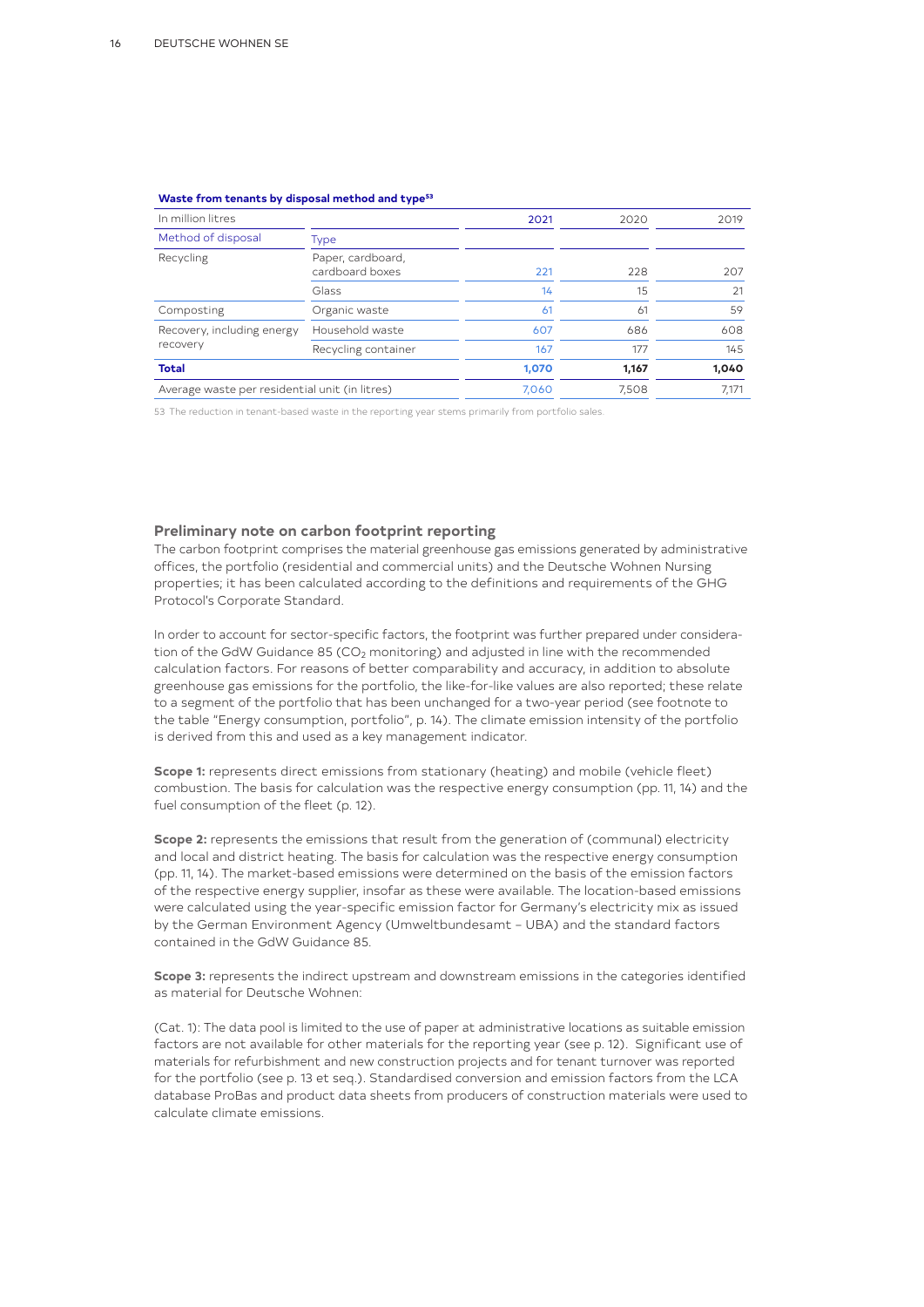(Cat. 3): Figures calculated using emission factors contained in the GdW Guidance 85, based on GHG emissions caused by the production and transport of fuels on the basis of the heating requirement/consumption.

(Cat. 5): The data pool comprises the waste which is subject to disposal verification generated by maintenance, refurbishment and new construction projects (see p. 15). The standardised non-material-specific emission factors of DEFRA (2020) were used to calculate the climate emissions.

(Cat. 6): Business travel is effected using company vehicles (fleet consumption recognised under Scope 1), employees' own vehicles, the railway and aeroplanes. Approximations were calculated on the basis of standardised emission factors and the per-kilometre allowance (German Environment Agency [Umweltbundesamt – UBA], reference year: 2018). Flights were recognised using myclimate's flight emissions calculator, which calculates the average direct and indirect climate emission values per passenger for a specific flight route based on travel class (Economy/Business). Quantification is based on the latest international statistics regarding passengers and freight as well as capacity utilisation and aircraft types (calculation principles as at 09/03/2022; https://www.myclimate.org/information/about-myclimate/calculation-principles/). The effects of the coronavirus pandemic resulted in a decrease in emissions.

(Cat. 7): Data for employees commuting between their home and their place of work was collected in the year under review on the basis of a voluntary employee survey carried out in 2019. Based on the number of net working days in the reporting year (days worked from home as a result of the pandemic already taken into account), the emissions were calculated depending on the means of transport (employee's own car, local public transport, on foot, by bike) and were then extrapolated for the entire active workforce.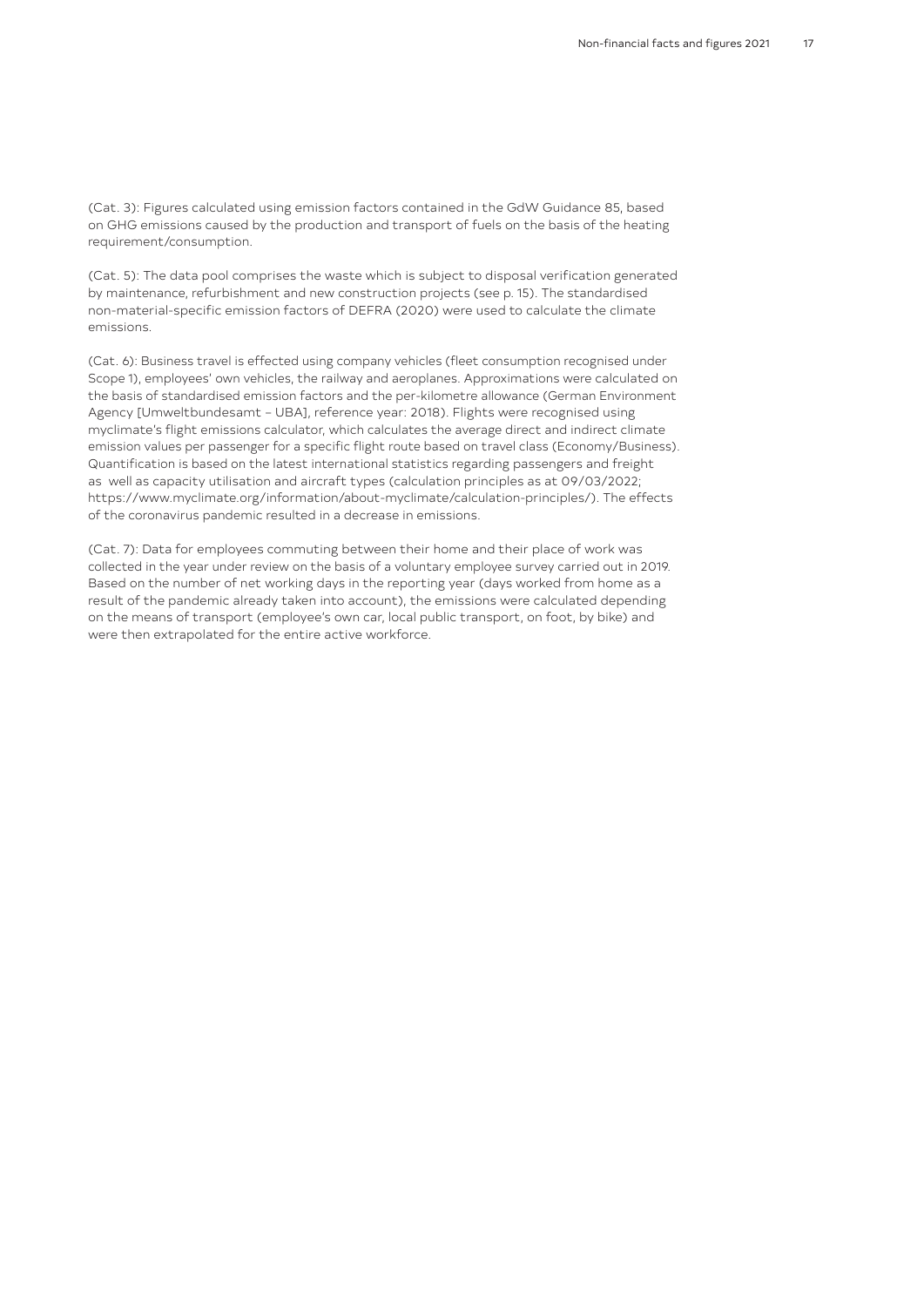## **CLIMATE-RELEVANT EMISSIONS OF DEUTSCHE WOHNEN**

 Our carbon footprint for 2021 at a glance.

Deutsche Wohnen reports the greenhouse gas (GHG) emissions that result from its material business activities. For management purposes, the carbon footprint differentiates between administrative locations, the portfolio (residential and commercial units) and Nursing properties. The carbon footprint has been calculated according to the definitions and requirements of the *GHG Protocol's Corporate Standard*. In order to account for sector-specific factors, the footprint was further prepared under consideration of the *GdW Guidance* and adjusted in line with the recommended calculation factors.

Deutsche Wohnen emitted approximately 320,600 tonnes of  $CO<sub>2</sub>$ e (Scopes 1 to 3) in the reporting year. Of this, around 29% is attributable to Scope 1, about 53% to Scope 2 and some 18% to Scope 3. At approximately 97% of total emissions, the portfolio (residential and commercial units) accounts for the lion's share of GHG emitted.

> **28.5%**  CO2 reduction in Scope 2 due to energy procurement strategy

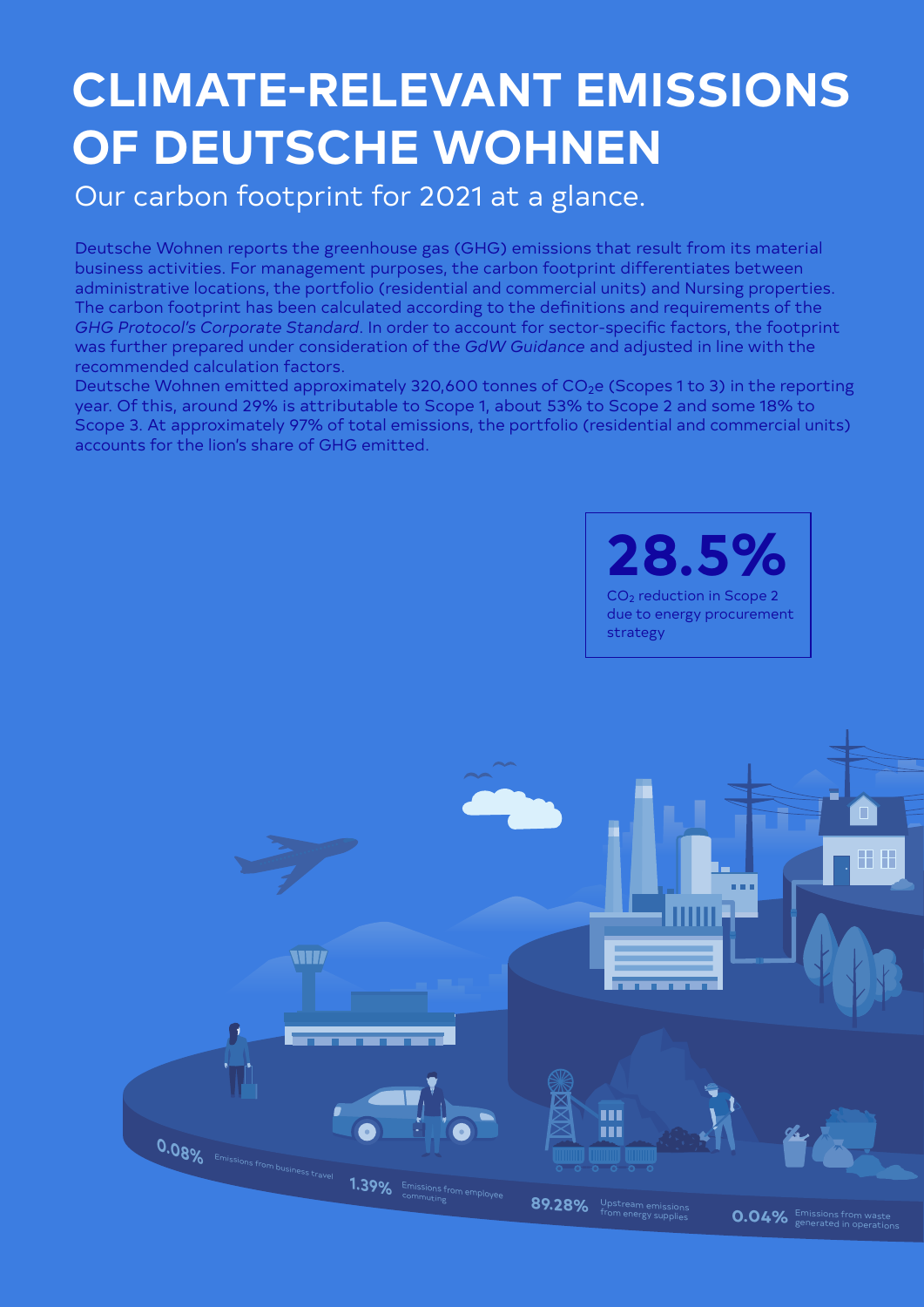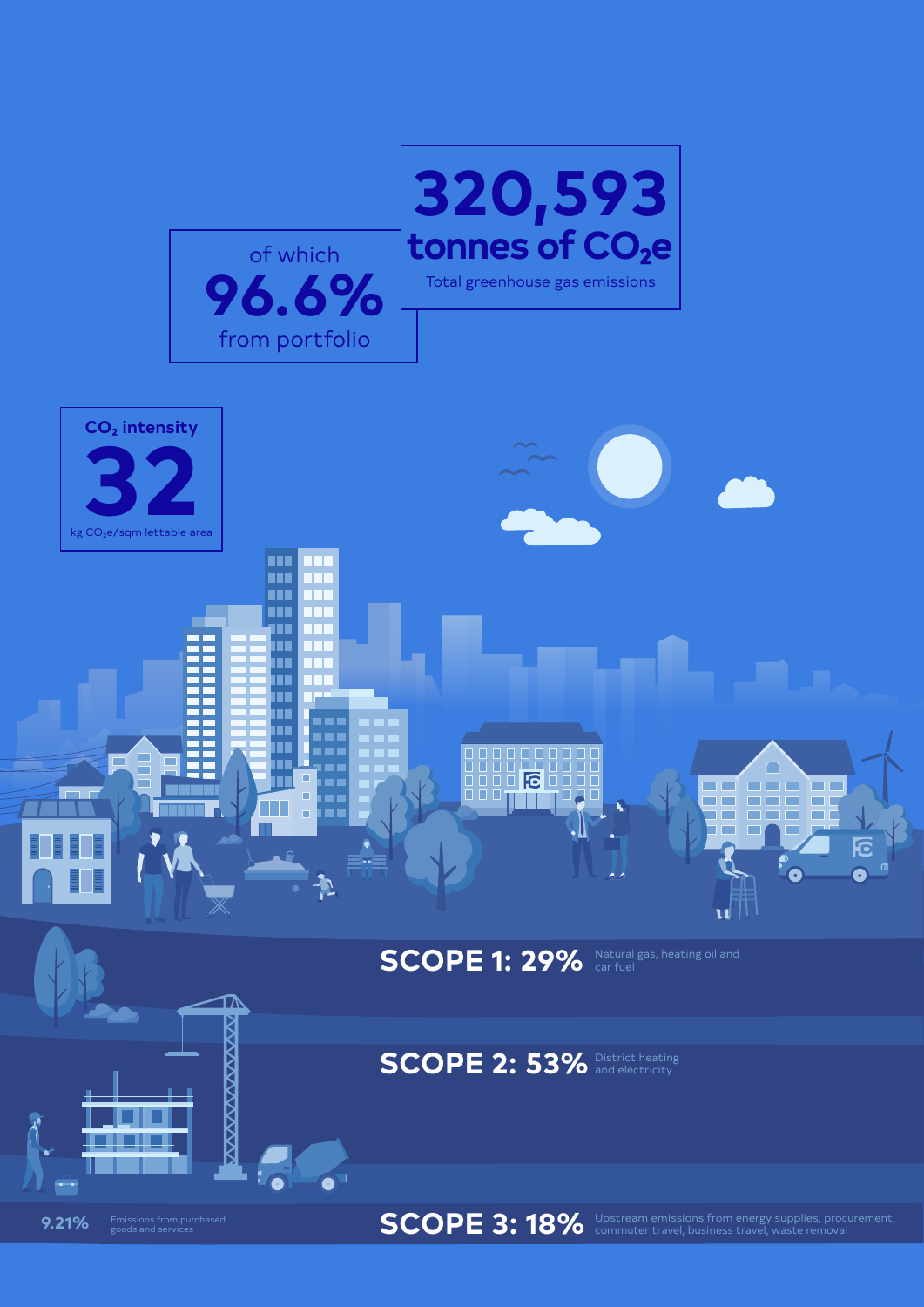#### **Deutsche Wohnen carbon footprint 2021**

|                                                                             | Administrative<br>locations |          | Nursing segment |                          | Portfolio<br>(absolute) |         | Portfolio<br>(like-for-like) |         |
|-----------------------------------------------------------------------------|-----------------------------|----------|-----------------|--------------------------|-------------------------|---------|------------------------------|---------|
| In $t$ CO <sub>2</sub> e                                                    | 2021                        | 2020     | 2021            | 2020                     | 2021                    | 202054  | 2021                         | 202054  |
| Scope 1:                                                                    |                             |          |                 |                          |                         |         |                              |         |
| direct emissions                                                            | 370                         | 392      | 4,065           | 4,997                    | 89,759                  | 96,982  | 82,364                       | 83,373  |
| Emissions from<br>stationary combustion                                     | 200                         | 219      | 4,005           | 4,937                    | 89,759                  | 96,982  | 82,364                       | 83,373  |
| Natural gas (fossil)                                                        | 200                         | 219      | 4,005           | 4,937                    | 87,228                  | 93,532  | 79,960                       | 80,225  |
| Heating oil (fossil)                                                        | $\circ$                     | $\circ$  | $\circ$         | O                        | 2,531                   | 3,450   | 2,404                        | 3,148   |
| Emissions from mobile<br>combustion (fleet)                                 | 170                         | 173      | 60              | 60                       |                         |         |                              |         |
| Scope 2:<br>indirect emissions from<br>purchased energy (market-based)      | 589                         | 672      | 3,562           | 3,769                    | 164,507                 | 168,896 | 159,616                      | 161,122 |
| (Communal) electricity                                                      | $\Omega$                    | $\Omega$ | 1,508           | 1,688                    | 2,241                   | 1,746   | 1,618                        | 1,550   |
| District heating                                                            | 589                         | 672      | 552             | 652                      | 82,195                  | 83,212  | 79,367                       | 79,974  |
| Local heating                                                               | $\circ$                     | $\circ$  | 1,502           | 1,429                    | 79,707                  | 83,432  | 78,267                       | 79,136  |
| Tenant electricity for heating                                              |                             |          |                 |                          | 364                     | 505     | 364                          | 462     |
| Scope 2:<br>indirect emissions<br>from purchased energy<br>(location-based) | 1,422                       | 1,618    | 7,923           | 9,034                    | 226,604                 | 224,011 | 218,685                      | 219,671 |
| (Communal) electricity                                                      | 395                         | 649      | 5,123           | 6,693                    | 13,501                  | 11,131  | 11,618                       | 11,131  |
| District heating                                                            | 1.026                       | 969      | 1,298           | 912                      | 133,032                 | 128,943 | 128,436                      | 128,943 |
| Local heating                                                               | $\Omega$                    | $\circ$  | 1,502           | 1,429                    | 79,707                  | 83,432  | 78,267                       | 79,136  |
| Tenant electricity for heating                                              |                             |          |                 |                          | 364                     | 505     | 364                          | 462     |
| Scope 3:<br>indirect emissions along<br>the value chain                     | 1,037                       | 1,194    | 1,513           | 1,555                    | 55,137                  | 67,261  | 47,334                       | 47,815  |
| (Cat. 1) Emissions from<br>purchased goods, services and<br>capital goods   | 54                          | 54       |                 | $\overline{\phantom{0}}$ | 5,261                   | 14,761  |                              |         |
| Refurbishment                                                               |                             |          |                 | $\overline{\phantom{0}}$ | 3,820                   | 4,969   |                              |         |
| New construction                                                            |                             |          |                 | $\overline{\phantom{0}}$ | O                       | 7,820   |                              |         |
| Tenant turnover                                                             |                             |          |                 |                          | 1,441                   | 1,971   |                              |         |
| (Cat. 3) Upstream emissions<br>from energy supplies                         | 137                         | 156      | 1,513           | 1,555                    | 49,853                  | 52,408  | 47,334                       | 47,815  |
| (Cat. 5) Emissions from waste<br>generated in operations                    |                             |          |                 |                          | 23                      | 92      |                              |         |
| (Cat. 6) Emissions from<br>business travel                                  | 46                          | 97       |                 |                          |                         |         |                              |         |
| (Cat. 7) Emissions from<br>employee commuting                               | 800                         | 887      |                 |                          |                         |         |                              |         |

54 The final energy consumption figures and corresponding  $CO_2$  emissions have been updated and differ from those provided in the<br>Sustainability Report 2020. This is attributable to updated final energy figures and data o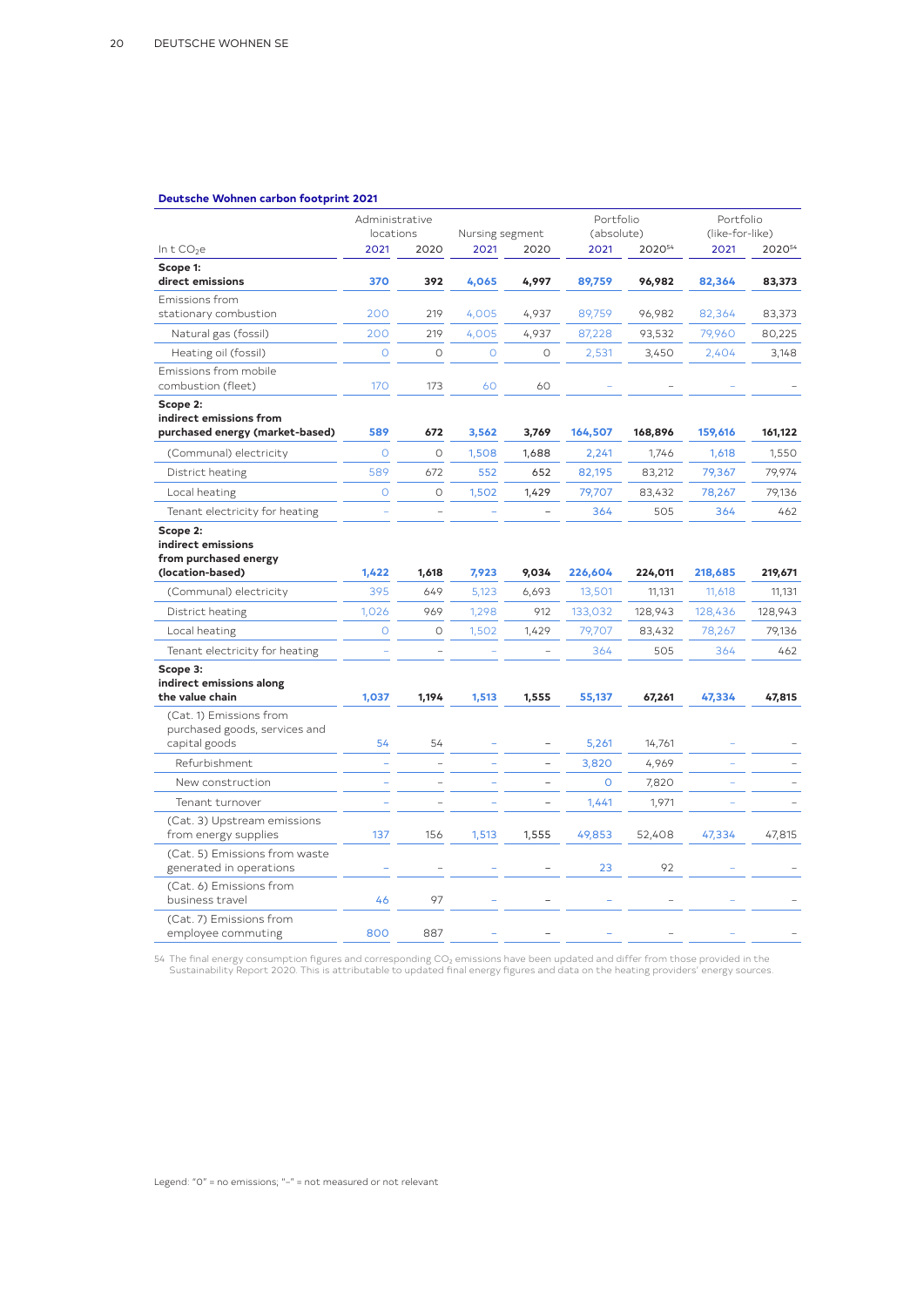#### **Strategic KPI: climate emissions intensity, portfolio55**

|                                               | Absolute |       |       | Like-for-like |  |  |
|-----------------------------------------------|----------|-------|-------|---------------|--|--|
| In t $CO2e$                                   | 2021     | 2020  | 2021  | 2020          |  |  |
| Climate emissions per sqm of<br>lettable area | 0.032    | 0.033 | 0.032 | 0.032         |  |  |
| Climate emissions per unit                    | 2 ດ      | っ へ   |       |               |  |  |

55 Climate emission intensity per sqm lettable area and unit is based on the energy consumption figures for the whole<br>portfolio or the like-for-like framework. All the Scope 1 and Scope 3 emissions (cat. 3) and the market-

## Society

| <b>Estates</b>                                                                        |       |      |      |      |
|---------------------------------------------------------------------------------------|-------|------|------|------|
|                                                                                       | Unit  | 2021 | 2020 | 2019 |
| Support for non-profit<br>initiatives and people in difficult<br>social circumstances |       |      |      |      |
| Share of new lets to people eligible for<br>social housing                            | $\%$  | 27   | 30   | 25   |
| Proportion of commercial units<br>used by small businesses                            | $\%$  | 60   | 60   | 60   |
| Proportion of commercial space<br>used for social/non-profit purposes                 | $\%$  | 16   | 11   | 10   |
| Support for non-profit initiatives,<br>donations and sponsorship                      | EUR m | 2.2  | 1.9  | 1.9  |
| Preservation of historic buildings                                                    |       |      |      |      |
| Investments in the refurbishment<br>of listed buildings                               | EUR m | 16.7 | 3.2  | 11.4 |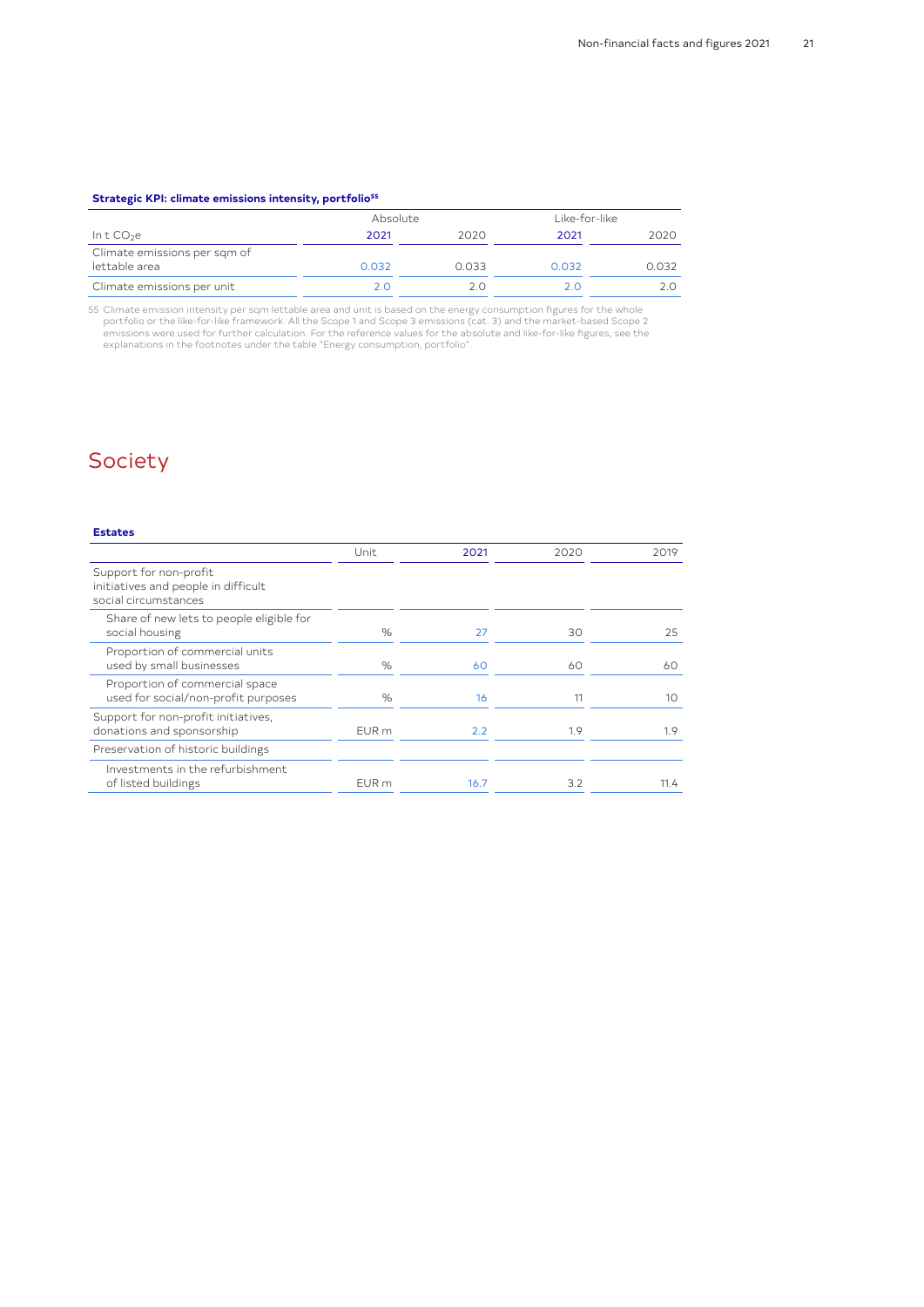## CONTACT AND PUBLISHING DETAILS

Kati Pohl Sustainability Management/ CSR Reporting

Phone: +49 30 89786-5422 Fax: +49 30 89786-775422 nachhaltigkeit@deutsche-wohnen.com

#### **Deutsche Wohnen SE**

Mecklenburgische Straße 57 14197 Berlin Germany

Phone: +49 30 89786-0 Fax: +49 30 89786-1000

info@deutsche-wohnen.com www.deutsche-wohnen.com

**Published by** Deutsche Wohnen SE, Berlin

**Realisation** Scholz & Friends Realisation Hub Berlin